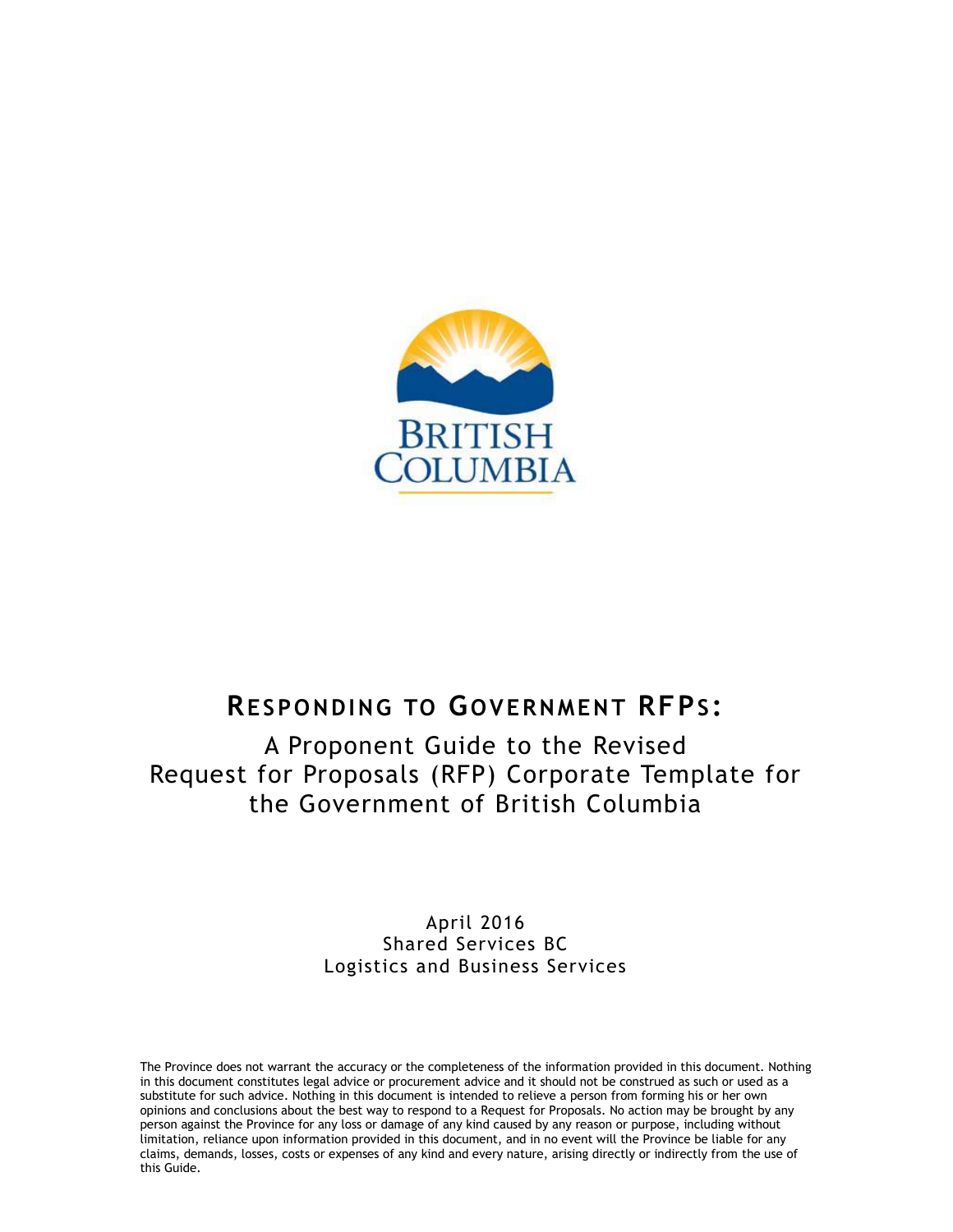# **CONTENTS**

| 1  |     |       |  |    |
|----|-----|-------|--|----|
| 2  |     |       |  |    |
| 3  |     |       |  |    |
|    | 3.1 |       |  |    |
|    | 3.2 |       |  |    |
|    | 3.3 |       |  |    |
|    | 3.4 |       |  |    |
|    | 3.5 |       |  |    |
|    | 3.6 |       |  |    |
| 4  |     |       |  |    |
| 5  |     |       |  |    |
|    | 5.1 |       |  |    |
|    | 5.2 |       |  |    |
|    |     | 5.2.1 |  |    |
|    |     | 5.2.2 |  |    |
|    |     | 5.2.3 |  |    |
|    |     | 5.2.4 |  |    |
|    |     | 5.2.5 |  |    |
|    |     | 5.2.6 |  |    |
|    | 5.3 |       |  |    |
|    | 5.4 |       |  |    |
|    | 5.5 |       |  | 20 |
|    | 5.6 |       |  |    |
| 6  |     |       |  |    |
| 7  |     |       |  |    |
| 8  |     |       |  |    |
| 9  |     |       |  |    |
| 10 |     |       |  |    |
| 11 |     |       |  |    |

Copyright © 2005, Province of British Columbia<br>All rights reserved

This material is owned by the Government of British Columbia and protected by copyright law. It may not be reproduced or redistributed without the prior written permission of the Province of British Columbia.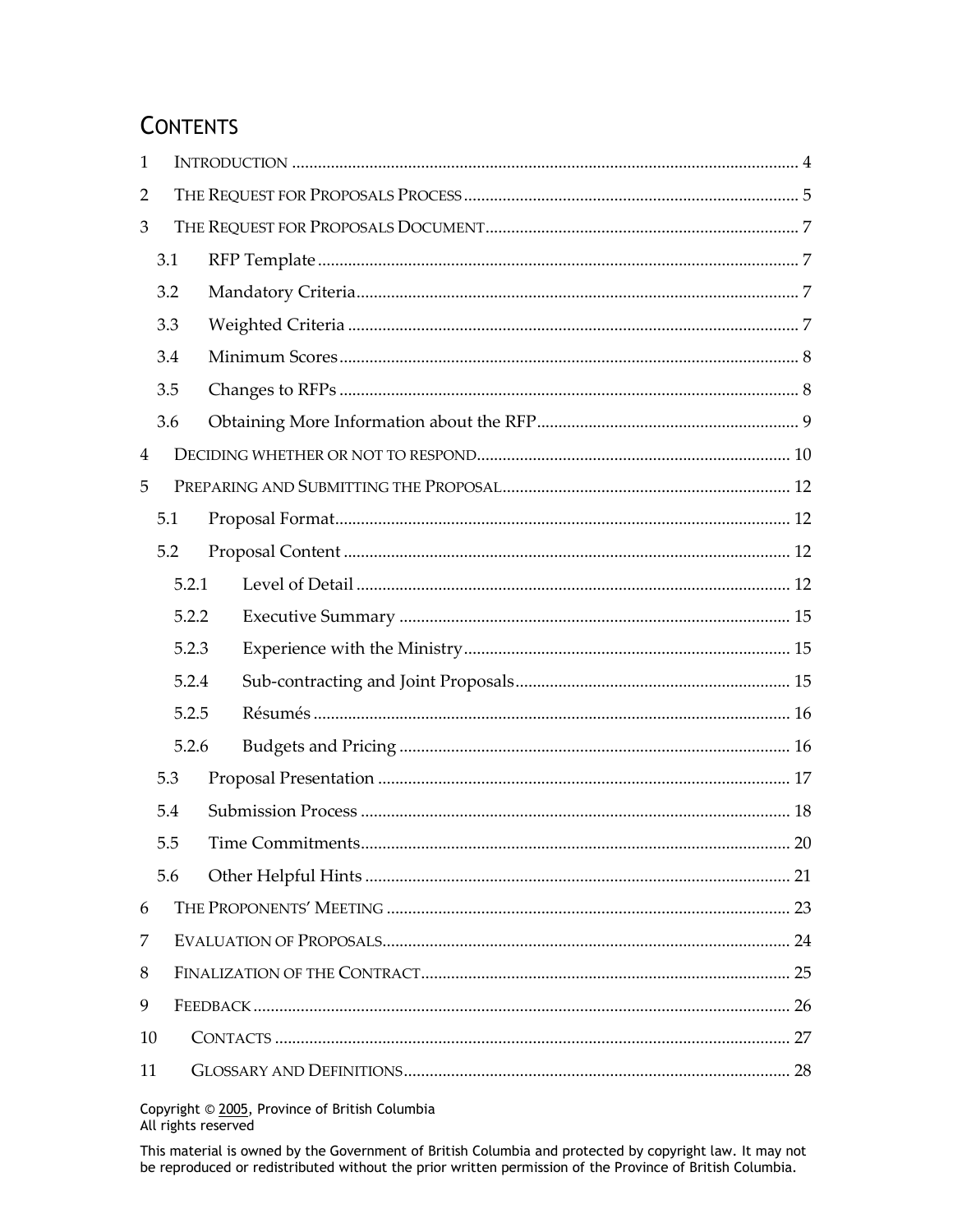| 12 |  |  |  |
|----|--|--|--|
|----|--|--|--|

The Province does not warrant the accuracy or the completeness of the information provided in this document. Nothing in this document constitutes legal advice or procurement advice and it should not be construed as such or used as a substitute for such advice. Nothing in this document is intended to relieve a person from forming his or her own opinions and conclusions about the best way to respond to a Request for Proposals. No action may be brought by any person against the Province for any loss or damage of any kind caused by any reason or purpose, including without limitation, reliance upon information provided in this document, and in no event will the Province be liable for any claims, demands, losses, costs or expenses of any kind and every nature, arising directly or indirectly from the use of this Guide.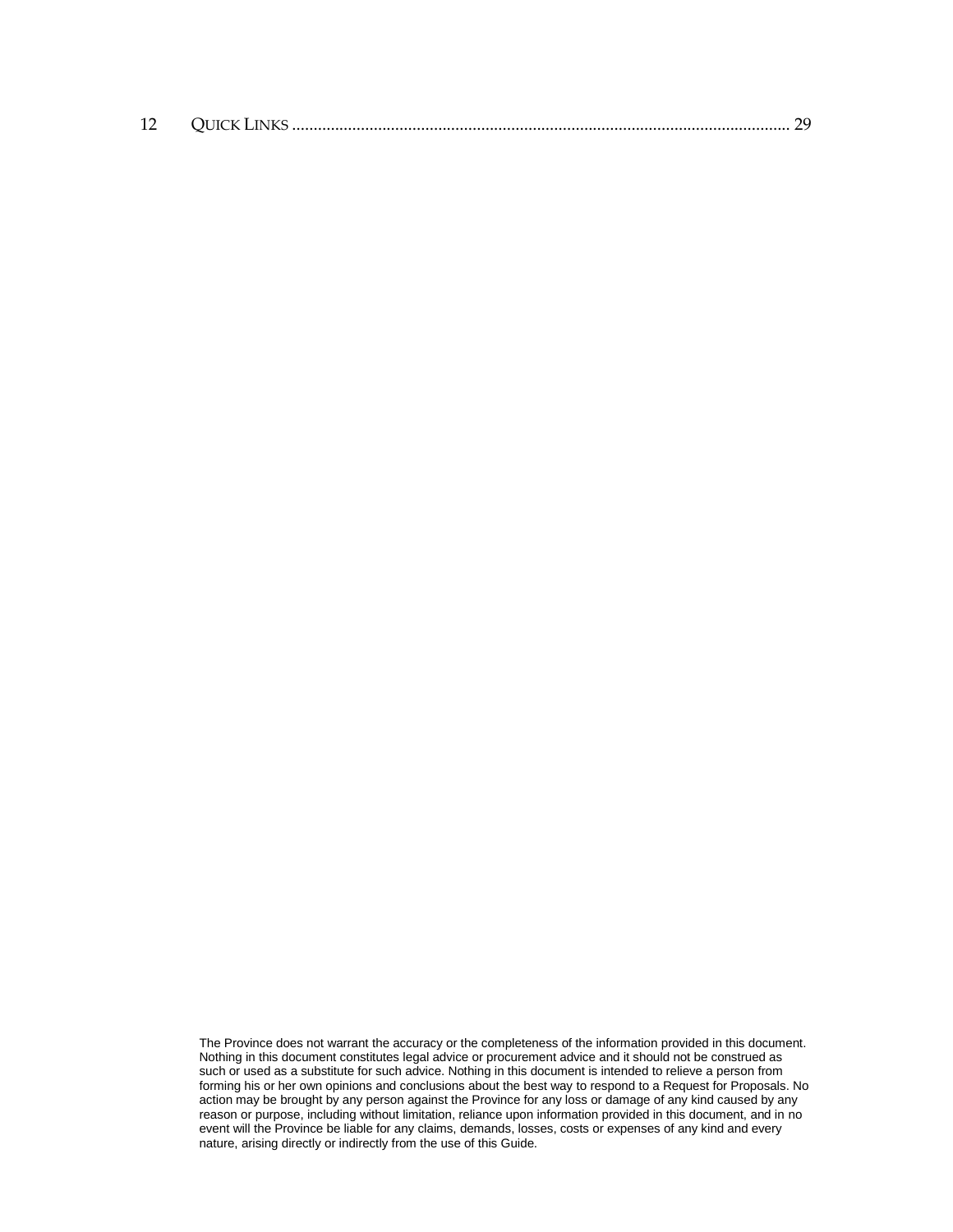### <span id="page-3-0"></span>1 INTRODUCTION

What is the purpose of this guide?

Is one government office responsible for coordinating all RFPs in government?

Does this guide apply to RFPs issued by all public sector organizations?

What if an answer can't be found in this guide?

This guide introduces the Request for Proposals corporate template (updated as of April, 2016) and provides information to individuals and businesses interested in competing on contract opportunities with the Government of British Columbia. It explains the competitive process followed by the Province to solicit proposals for contract opportunities using the revised RFP template.

No. Responsibility for the RFP process is decentralized in government, with each ministry having the authority to solicit proposals and enter into contracts for services in support of its own programs.

Ministry-specific legislation provides the authority for ministries to contract for services in support of their programs. In addition, the *[Procurement Services Act](http://www.qp.gov.bc.ca/statreg/stat/P/03022_01.htm)* provides the authority for the Ministry of Technology, Innovation and Citizens' Services to compete and enter into contracts on behalf of ministries.

No. This guide reflects only the revised RFP corporate template used by core government ministries of the Province of British Columbia. Although other public agencies and the private sector may make use of a similar process to solicit proposals, their rules will be somewhat different and guidance should be obtained directly from those organizations.

Questions related to a specific RFP or a ministry's RFP process should be directed to the government contact identified in the RFP. Information written for ministry buyers about the Province's procurement processes can be found at **BC Bid Resources**. Questions about the RFP process in general can be directed to **Procurement Services Branch** (PSB). Questions about improvements to this template can be directed to **Strategic Business** [and Procurement Transformation.](mailto:procurement.transformation@gov.bc.ca)

Information about the Province's procurement policies can be found in [Core Policy.](http://www2.gov.bc.ca/gov/content/governments/services-for-government/bc-bid-resources/reference-resources/corporate-requirements-and-guidelines/core-policy) Questions about government policy should be directed to the [Procurement Governance Office.](http://www.fin.gov.bc.ca/ocg/pgo/pgo.htm)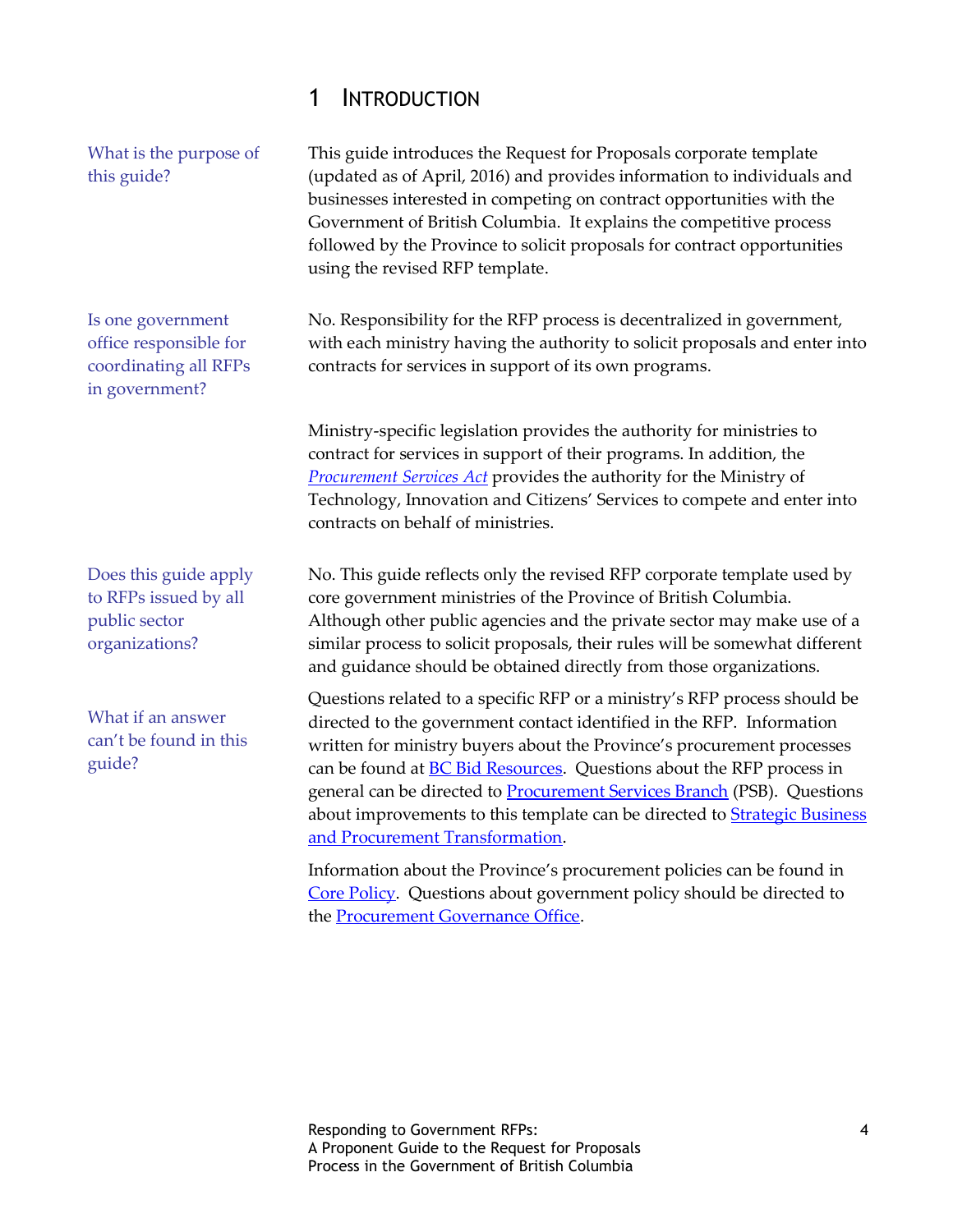### <span id="page-4-0"></span>2 THE REQUEST FOR PROPOSALS PROCESS

What steps does an RFP usually involve?

Each RFP will be unique. However, there are some common steps and decision points that are followed when moving from an identified need to the delivery of the required goods or services. These steps are as follows:

- 1. The ministry identifies a need.
- 2. The ministry may consult the **Procurement [Services Branch](http://www2.gov.bc.ca/gov/content/governments/services-for-government/bc-bid-resources/support-services/procurement-services)** (PSB) to assist with identifying and assessing procurement options.
- 3. The ministry may use formal processes to gather information, such as the availability of a service, to be used in developing the RFP document, and/or the level of interest in a planned opportunity (see [Market Research and Notifications](http://www2.gov.bc.ca/gov/content/governments/services-for-government/bc-bid-resources/how-to-buy-services/procurement-process/pre-award/market-research-and-notifications) for more information).
- 4. Some RFPs may be restricted to a pre-qualification list that was developed as part of a [Request for Qualifications](http://www2.gov.bc.ca/gov/content/governments/services-for-government/bc-bid-resources/how-to-buy-services/procurement-process/pre-award/prepare-solicitation-documents/request-for-qualifications) (RFQ).
- 5. Once the requirement is fully defined, the RFP document is drafted and evaluation criteria are determined.
- 6. The ministry, or PSB on behalf of the ministry, issues the RFP document.
- 7. A Proponents' Meeting may be held. This information session is open to all proponents and other interested parties.
- 8. The ministry receives the proposals, which are evaluated by the evaluation team.
- 9. The ministry selects and notifies the successful proponent and then notifies the unsuccessful proponents.
- 10. A contract is finalized and signed with the successful proponent.
- 11. Individual debriefing sessions may be held with proponents, upon request.
- 12. The service is performed or the goods are delivered.

More information on the full procurement life cycle can be found under [Procurement Process](http://www2.gov.bc.ca/gov/content/governments/services-for-government/bc-bid-resources/how-to-buy-services/procurement-process) in BC Bid Resources website.

The time it takes to complete an RFP—from the day it is issued until the successful proponent signs the contract—can be weeks or months. The length of time for the process can vary significantly, depending on factors such as the number of proposals submitted, the complexity of proposals received, the overall complexity of the project, and the ability to convene meetings with the evaluation team. The RFP may provide an outline of the anticipated time frame, although vendors should be aware that the outlines are estimates only and target dates are sometimes not met. How long will the RFP process to take?

> Responding to Government RFPs: 5 A Proponent Guide to the Request for Proposals Process in the Government of British Columbia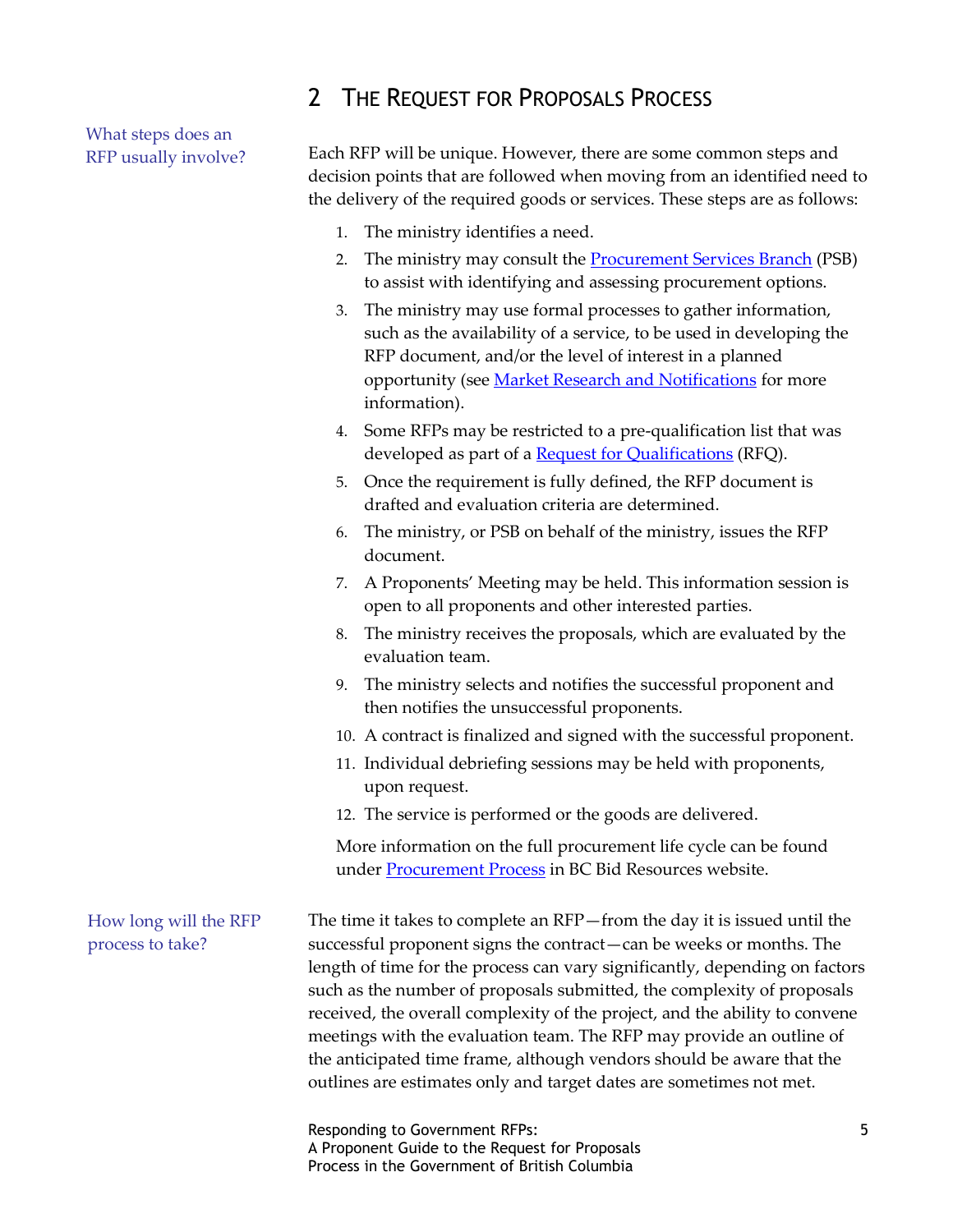Any questions about the anticipated time frame should be directed to the government contact listed in the RFP document.

Can vendors be notified of government opportunities?

For a small annual fee, vendors can subscribe to **BC Bid** and create a custom commodity profile. BC Bid will automatically notify registered vendors, via e-mail, of any new opportunities that match their commodity profile. BC Bid will also automatically advise BC Bid subscribers, via e-mail, of amendments to previously issued opportunities that match their profile.

More information on the services available to vendors through BC Bid can be found at [Vendor User of BC Bid.](http://www2.gov.bc.ca/gov/content/governments/services-for-government/bc-bid-resources/bc-bid/vendor-user-of-bc-bid)

In addition, vendors may be interested in the **Contract Opportunities** [Advance Notice List,](http://www2.gov.bc.ca/gov/content/governments/services-for-government/bc-bid-resources/bc-bid/contract-opportunities) which identifies some potential opportunities over the upcoming three years.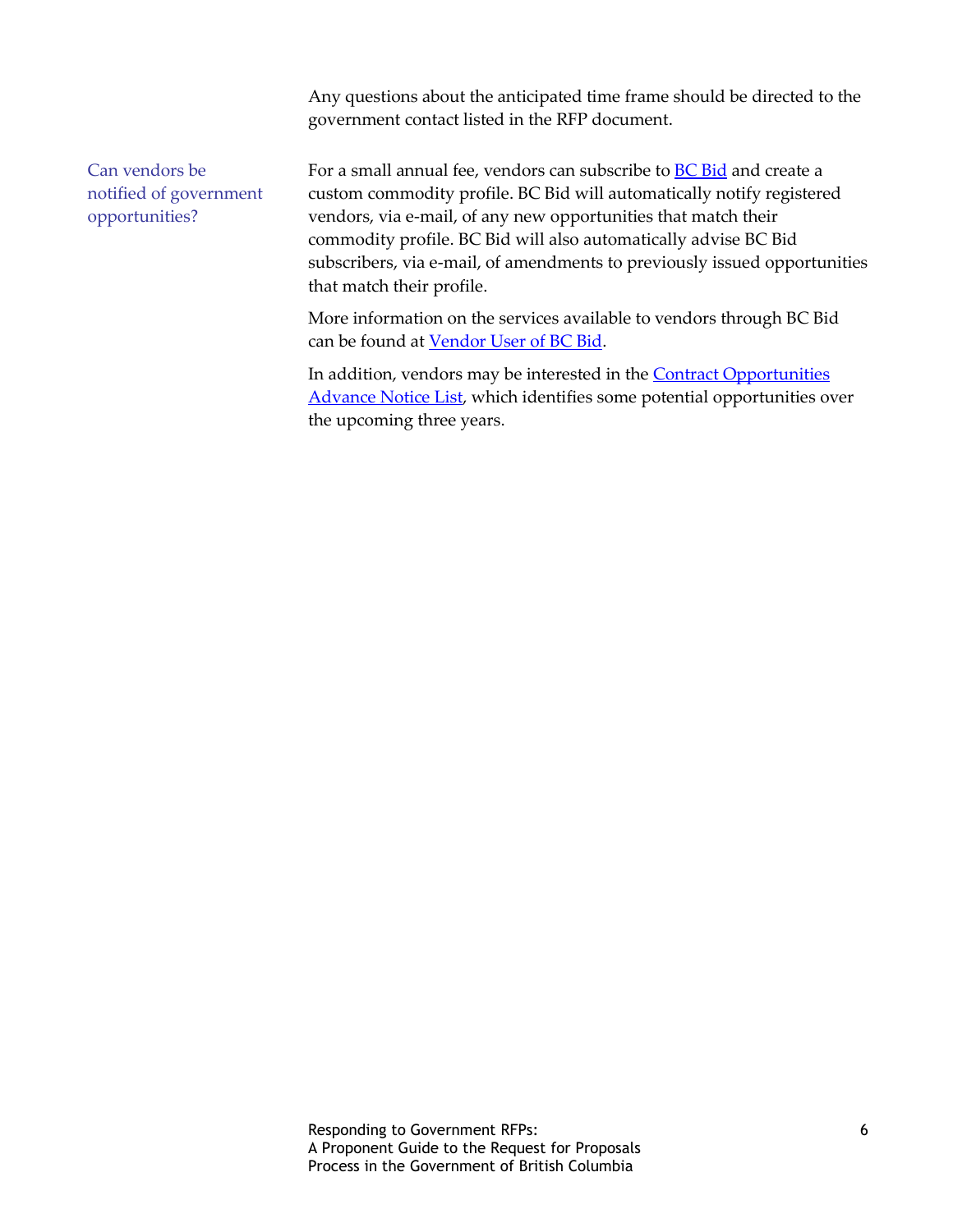# <span id="page-6-0"></span>3 THE REQUEST FOR PROPOSALS DOCUMENT

### <span id="page-6-1"></span>3.1 RFP Template

Yes. Government uses a corporate Request for Proposals (RFP) template, which has been developed for use with approved government contracts, resulting in a set of standard contract terms and conditions being included in each RFP document. This guide is intended to be an introduction to the corporate [RFP template.](http://www2.gov.bc.ca/assets/download/AB78ACB0A8CC44BCA26DCA52F5D435A4)

However, ministries may modify this template or create their own RFP templates so vendors are advised to carefully read the terms and conditions of the specific RFP to which they are responding.

In addition to the corporate RFP template, government also has a template for the Short-form Request for Proposal (SRFP). Information on the SRFP process, including a Proponents' Guide, can be found at **Vendor** [Information on the Short-Form Request for Proposals \(SRFP\).](http://www2.gov.bc.ca/gov/content/governments/services-for-government/bc-bid-resources/templates-and-tools/solicitation-templates/short-form-request-for-proposal/vendor-srfp-info)

# <span id="page-6-2"></span>3.2 Mandatory Criteria

Mandatory criteria are requirements that a proposal must meet in order for it to be considered in the evaluation process. Refer to **Mandatory and [Weighted Criteria](http://www2.gov.bc.ca/gov/content/governments/services-for-government/bc-bid-resources/how-to-buy-services/procurement-process/pre-award/prepare-solicitation-documents/mandatory-and-weighted-criteria)** for more information

If a proposal clearly misses one or more mandatory criteria, the proposal will not receive any further consideration and cannot be awarded the contract. However, sometimes it is not clear whether or not the mandatory has been met, in which case the Province would seek legal advice. If in doubt as to how to demonstrate meeting a mandatory requirement, proponents should ask the Government Contact named in the RFP.

# <span id="page-6-3"></span>3.3 Weighted Criteria

What are weighted criteria?

Refer to [Mandatory and Weighted Criteria](http://www2.gov.bc.ca/gov/content/governments/services-for-government/bc-bid-resources/how-to-buy-services/procurement-process/pre-award/prepare-solicitation-documents/mandatory-and-weighted-criteria) for more information on weighted requirements in RFPs.

Is there a standard Request for Proposals document used by government?

What are mandatory criteria?

Can a proposal miss a mandatory criterion and still be successful in the RFP process?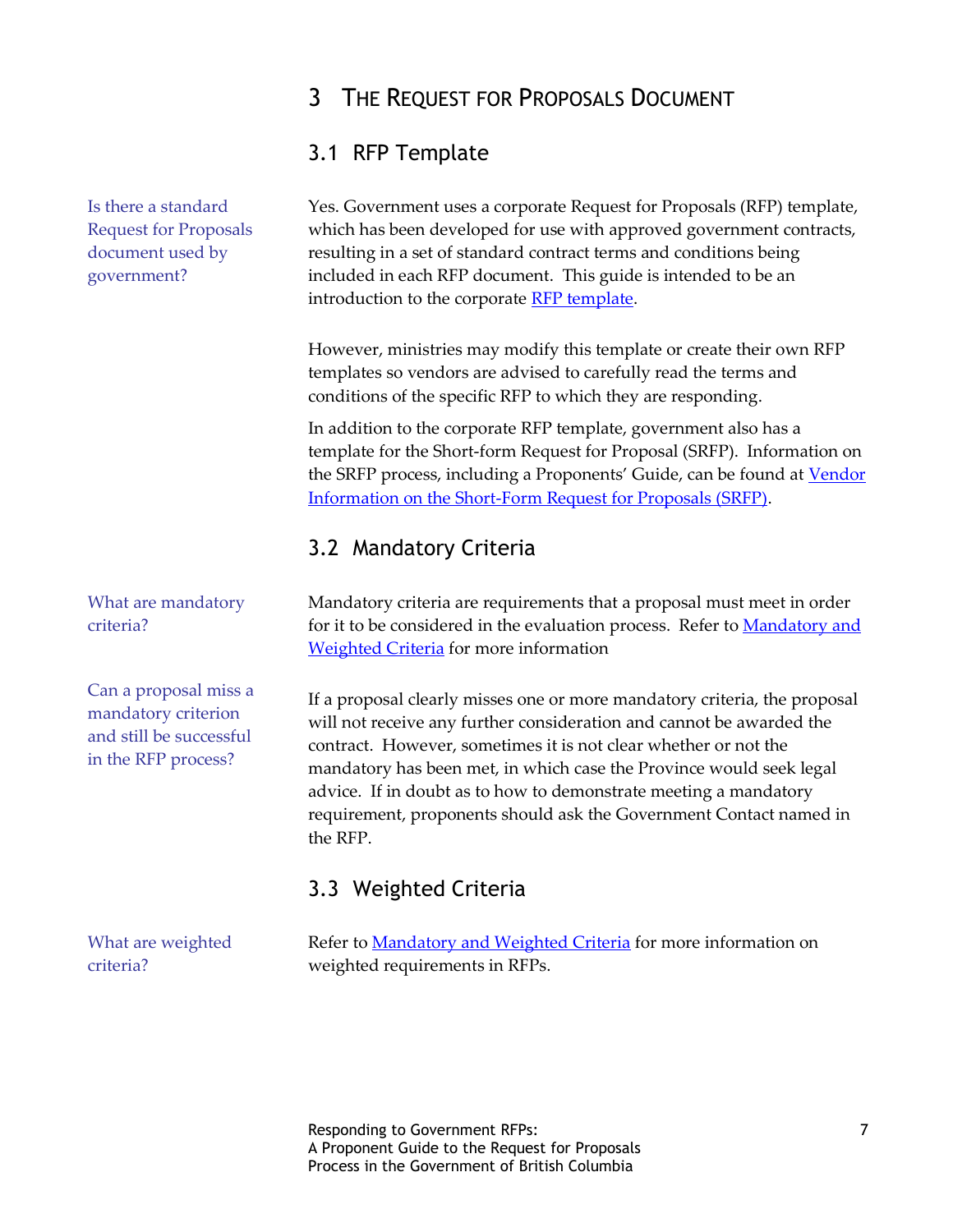What do the percentages or points noted beside the weighted criteria mean?

What are minimum scores?

Do all RFPs have minimum scores?

Can RFPs change after they have been advertised?

Are proponents notified about any changes made to an RFP before it closes? An RFP will usually include information on the importance of each subsection of the weighted criteria relative to each other. These weightings, which may be indicated as available points for a subsection or as a percentage of total points available for the proposal, will be applied during the evaluation process. For example, if the *Experience* subsection is assigned 25 points and the total points available for the RFP is 100 points, this means that experience can receive up to a maximum of 25 points (or 25% of the total available points).

### <span id="page-7-0"></span>3.4 Minimum Scores

Many RFPs include minimum scores, which are also called upset scores, for all or a subsection of the weighted criteria. If a proposal does not achieve any of the minimum scores defined in the RFP, the proposal will not receive any further consideration.

For example, if an RFP assigns 30 points for *proponent experience*, with 18 points as the "minimum score" for this criterion, this point allocation indicates that the ministry has decided that experience is of enough importance that it would be unwilling to consider any proposal that did not at least achieve a score of 60% (18 out of 30) of the available points.

Refer to [Mandatory and Weighted Criteria](http://www2.gov.bc.ca/gov/content/governments/services-for-government/bc-bid-resources/how-to-buy-services/procurement-process/pre-award/prepare-solicitation-documents/mandatory-and-weighted-criteria) for more information on how ministries should use minimum scores in RFPs.

No, not all RFPs include minimum scores.

### <span id="page-7-1"></span>3.5 Changes to RFPs

Yes. The Province reserves the right to modify the terms of any RFP at any time prior to the closing date and time, including the right to cancel an RFP at any time prior to entering into a contract with a proponent.

Most RFP processes are completed without any changes to the terms and conditions of the RFP document. However, there are occasions where an RFP closing time may be extended or additional information related to the project may be added to the RFP.

The RFP document will include information on the process for advising interested proponents of any changes made to the RFP prior to the closing date and time. Most RFPs will state that any changes will be posted to the **BC** Bid website exclusively. Proponents who have subscribed to BC Bid's [e-notification service](http://www2.gov.bc.ca/gov/content/governments/services-for-government/bc-bid-resources/bc-bid/vendor-user-of-bc-bid/email-service-registration) and have expressed interest in the opportunity will receive an e-mail advising them of any updates to

Responding to Government RFPs: 8 A Proponent Guide to the Request for Proposals Process in the Government of British Columbia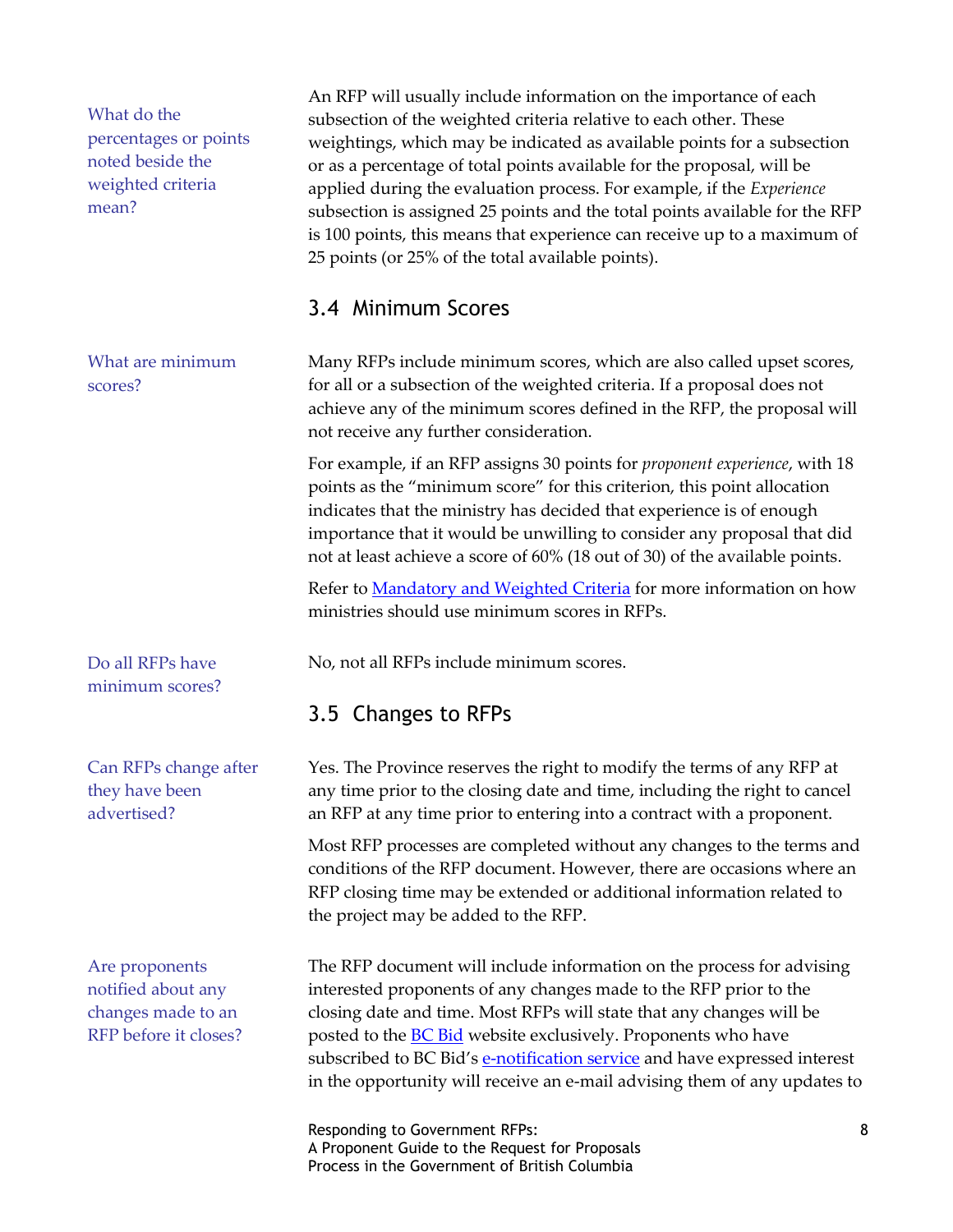the RFP. Proponents not registered for e-notification are advised to review the BC Bid website on a regular basis to check for updates.

If the RFP is not posted to BC Bid (i.e. it's directed to selected vendors only or is restricted to those on a pre-qualification list), it will describe an alternate method for advising proponents of updates.

# <span id="page-8-0"></span>3.6 Obtaining More Information about the RFP

Proponents may forward any questions about the RFP to the government contact identified in the specific RFP. The questions asked and the ministry's response will be shared with all interested proponents if it includes new information that is relevant to the RFP. Usually, this is done by posting an addendum to the RFP on **BC Bid.** 

In addition to directing questions to the government contact identified in the RFP, proponents can ask questions during a **[Proponents' Meeting](#page-22-0)** (if one is scheduled).

Proponents should direct questions as early as possible to the government contact person who will respond if time permits.

Usually, the identity of the proponent asking a question is not disclosed when answering proponent questions. However, proponents should be mindful that the wording of the question could identify the source of the question, so proponents should avoid using their name or describing a situation that is well known to apply only to one identifiable vendor.

Providing answers to just one proponent is usually not permitted in the RFP process. All proponents should have access to the same information at the same time, when such information may impact their proposals.

What should proponents do if something in the RFP is unclear?

Can proponents ask questions without having the competition find out who asked?

Can proponents ask questions and receive answers privately?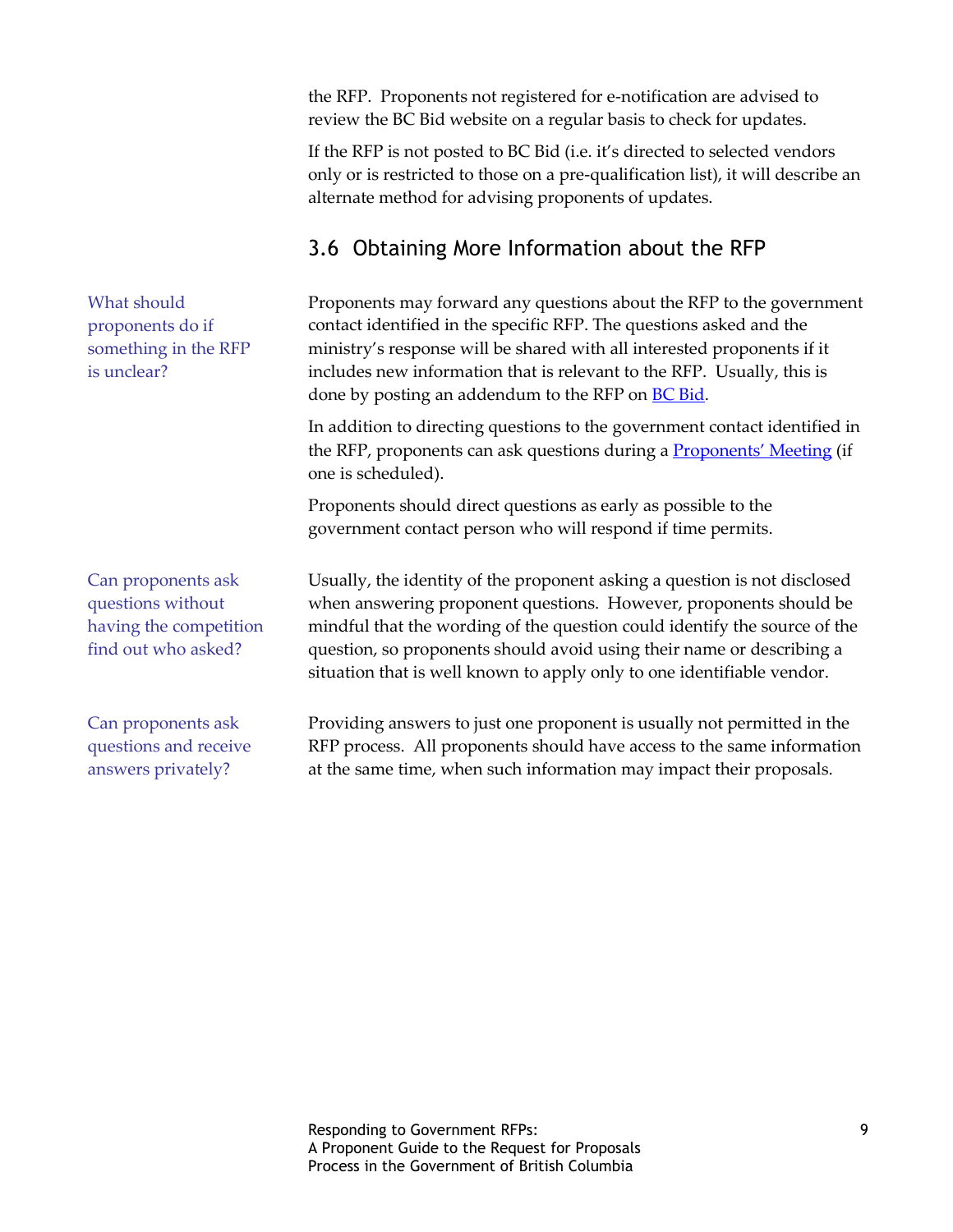### <span id="page-9-0"></span>4 DECIDING WHETHER OR NOT TO RESPOND

Preparing a proposal is time consuming. How do proponents decide whether it is worth the time to submit a proposal?

Can proponents be reimbursed for expenses incurred in preparing proposals?

Are there any consequences to future opportunities for vendors who do not submit a proposal?

What if a proponent does not agree with all of the terms of the RFP document?

What if the terms in the RFP document are not well understood?

An understanding of both the project requirements and the extent of interest from other vendors in the opportunity may help to answer this question.

Some RFPs include a Proponents' Meeting, which can be a good source of information about who is interested in the project, as well as the project itself. Even if an interested vendor does not attend the meeting, information from the meeting will usually be made available.

No. Government does not reimburse the cost of preparing proposals.

In the majority of instances, a decision not to submit a proposal will not impact a vendor's eligibility to compete on future projects. However, if the Request for Proposals (RFP) is the first stage of a multi-stage project, a decision not to participate now may limit a vendor's ability to participate in subsequent stages of the project. If such a limitation applies, it will be disclosed in the RFP.

The terms and conditions in the RFP document represent the rules of the RFP process, which are applicable to all proponents. Consequently, noncompliant, conditional, or counter-offer responses may result in disqualification of the proposal.

Some RFPs may allow for alternative solutions to be presented. If this is not explicitly outlined in the document, then proponents should ensure their proposals meet the requirements outlined in the RFP document in order to be given full consideration.

While the RFP is open, vendors are encouraged to highlight problems or issues with the RFP – including those specific to the terms and conditions of the RFP or the contract format - through asking questions and suggesting changes to the government contact identified in the RFP. However, the Province reserves the right not to make any changes to the RFP.

If proponents do not understand all of the terms and conditions in the RFP document, they should request clarification from the named government contact as early as possible or seek advice from their own legal counsel.

Responding to Government RFPs: 10 A Proponent Guide to the Request for Proposals Process in the Government of British Columbia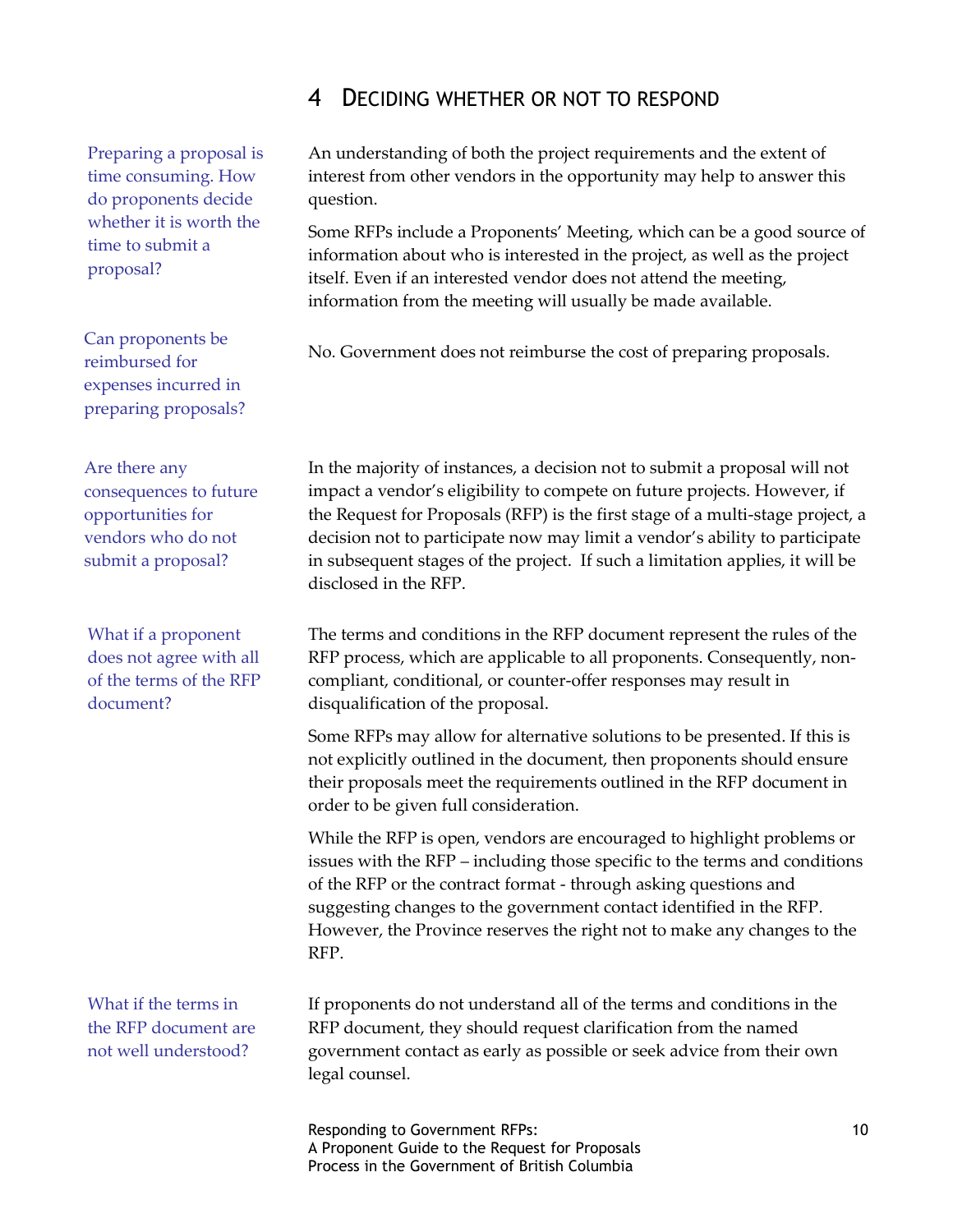Can a proponent back out from the contract if successful in the RFP?

Is an RFP open to any number of proponents or is there a limit on the number of proponents who can respond to the RFP?

No. Under the terms of the Province's corporate RFP, a proposal can be amended or withdrawn at any time up until the closing date and time, but at the stated closing time all proposals become irrevocable.

Most RFPs are posted on BC Bid allow any interested proponent the opportunity to submit a proposal. The Province does not limit how many proposals might be received, in these cases. Ministries may also choose to post a bid opportunity notice in a newspaper or trade publication to help ensure all interested vendors are provided notice of the opportunity.

However, if the RFP document states that the opportunity is restricted to pre-qualified suppliers, then only those pre-qualified suppliers will be eligible to submit a proposal. If the RFP is not restricted to pre-qualified suppliers, then any vendor expressing interest in the opportunity may submit a proposal.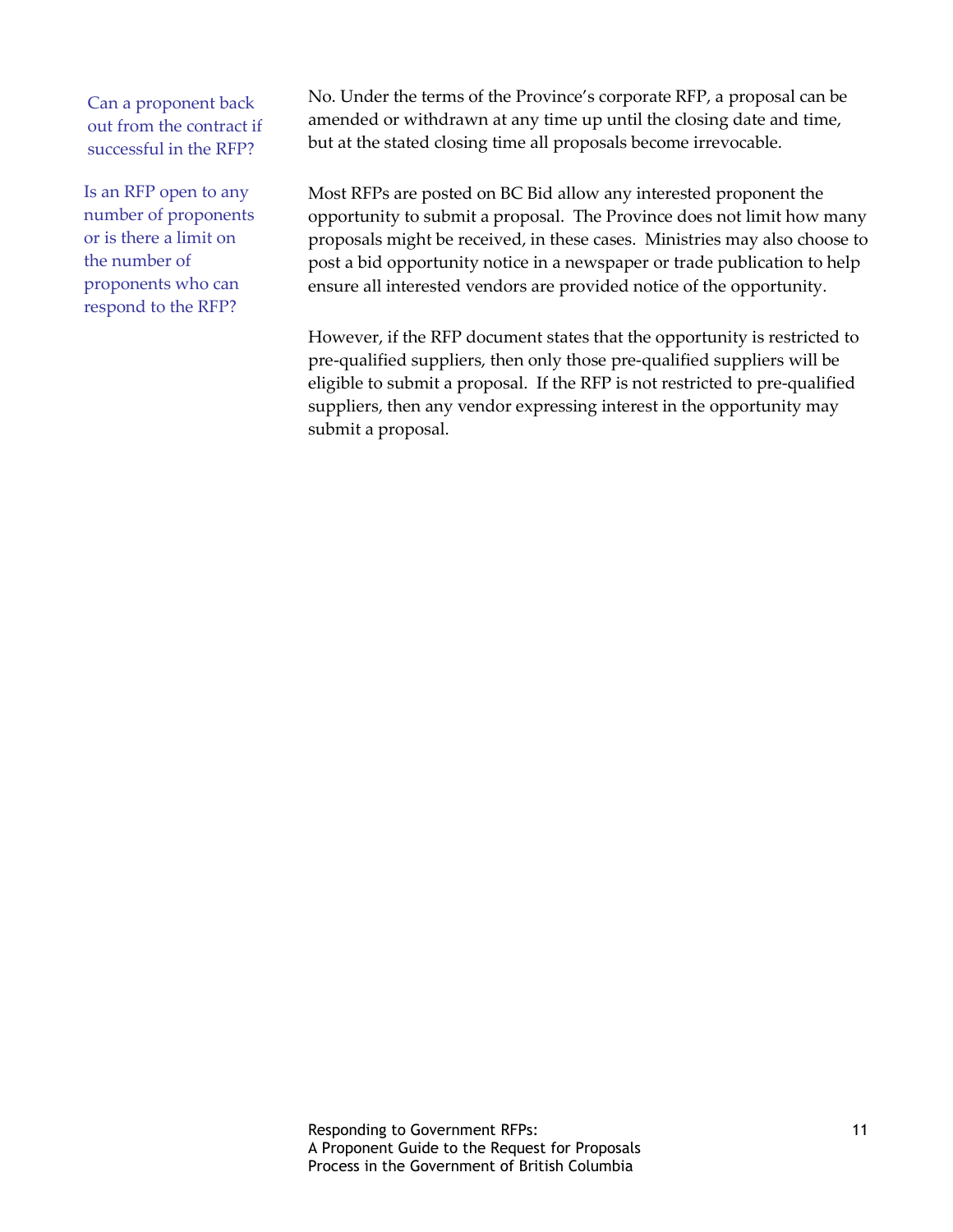### <span id="page-11-0"></span>5 PREPARING AND SUBMITTING THE PROPOSAL

Before preparing a proposal, proponents should read through the Request for Proposals document to ensure that they fully understand all instructions and information provided. Any questions or concerns should be directed, in writing, to the government contact named in the RFP document.

### <span id="page-11-1"></span>5.1 Proposal Format

What format should a proposal take?

RFP documents will usually provide direction on how to structure the proposal. In general, proposals should include:

- $\Box$  A title page displaying the RFP number; the RFP closing date and time; the proponent's name, address, telephone number, fax number, and e-mail address; and the name of a contact person for the proponent.
- $\Box$  Signed cover page;
- $\Box$  Table of contents including page numbers;
- $\Box$  A short (one or two page) summary of the key features of the proposal;
- $\Box$  A checklist identifying where in the proposal evidence of meeting each mandatory criterion can be found;
- $\Box$  The body of the proposal, including pricing (i.e. the "Proponent" Response"); and
- $\Box$  Appendices, appropriately tabbed and referenced, if applicable.

RFPs often include specific instructions on what to include in proposals, which are sometimes called "Response Guidelines". Using these instructions as headings in a proposal can be very helpful to ensure that the proposal is complete, well-organized and responsive to the requirements.

### <span id="page-11-2"></span>5.2 Proposal Content

#### <span id="page-11-3"></span>*5.2.1 Level of Detail*

How much detail should be included in proposals?

The evaluation criteria, not length of proposal, are the key to success in an RFP process as they define how proposals will be evaluated. The instructions provided, and the weighted criteria and their relative weightings are the best indicators of how detailed a proposal should be.

Responding to Government RFPs: 12 A Proponent Guide to the Request for Proposals Process in the Government of British Columbia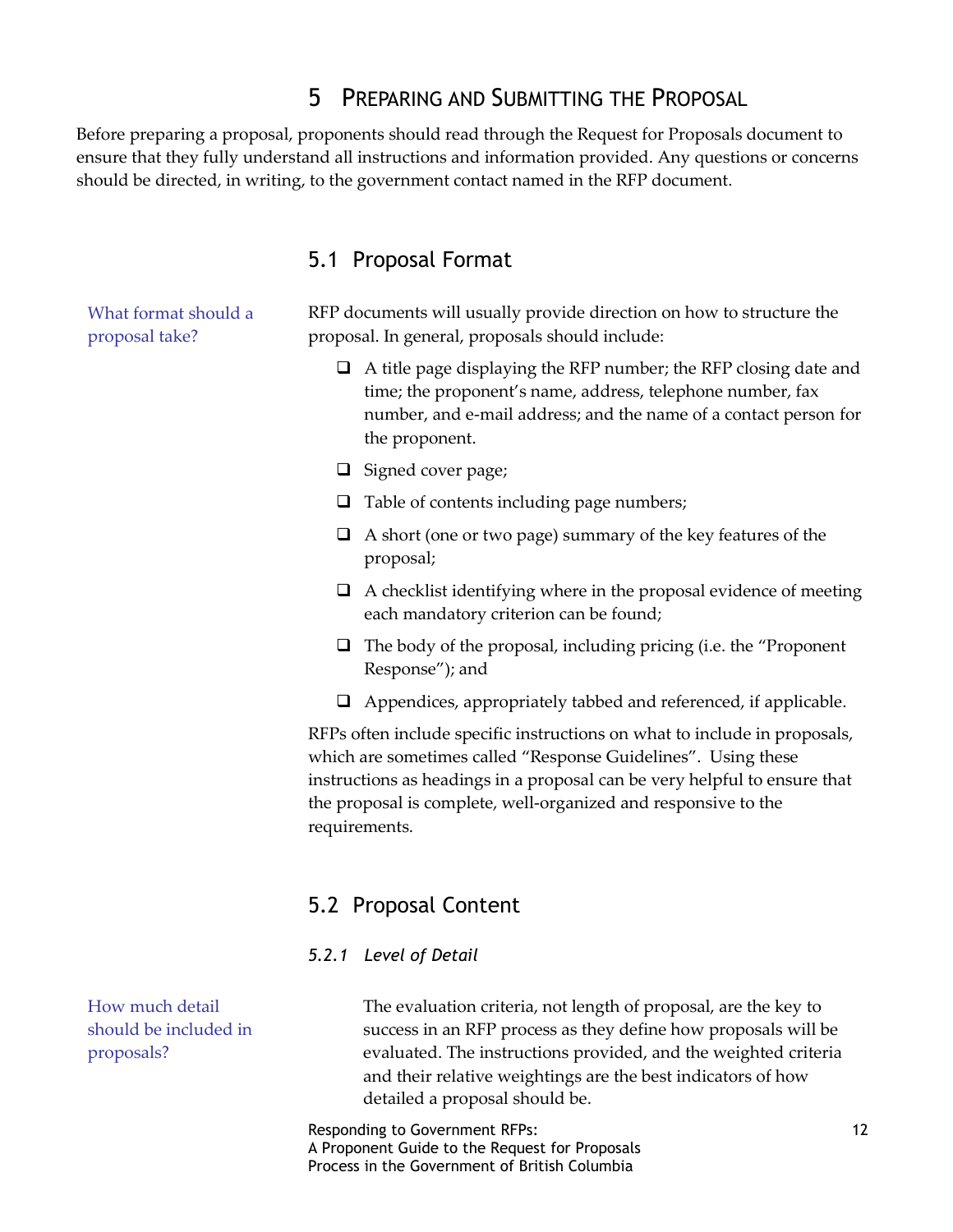Evaluating proposals involves more than checking boxes to indicate whether or not a criterion has been addressed. Therefore, it is not enough to state that a task will be completed or that the proponent has the appropriate expertise; the ministry wants to know *how* tasks will be completed or *why* the proponent's expertise suits the opportunity.

Proposals should be specific and responsive to the information requested in the RFP and demonstrate the proponent understands the requirements and expertise through specific examples. It is important to avoid simply paraphrasing the ministry's requirement or submitting generic marketing material, as these kinds of responses do not show that the proponent fully understands the requirements.

Following are two examples that detail both insufficient and recommended responses. Note that this is intended as guidance only to demonstrate the differences; proponents should carefully examine the specific RFP to which they are responding to determine the information and level of detail expected in proposals.

| <b>Statement in RFP</b>   | Proponents should have contingency plans to ensure<br>that the project will be completed on time. Such plans<br>should, at a minimum, address resource availability<br>and unexpected incompatibilities with the Province's<br>technical system.                                                                                                                                                                                                                                                                                                         |
|---------------------------|----------------------------------------------------------------------------------------------------------------------------------------------------------------------------------------------------------------------------------------------------------------------------------------------------------------------------------------------------------------------------------------------------------------------------------------------------------------------------------------------------------------------------------------------------------|
| <b>Response Guideline</b> | Describe the proposed contingency plan to ensure that<br>the project is completed on time.                                                                                                                                                                                                                                                                                                                                                                                                                                                               |
| Insufficient<br>Response  | We have standard practices that we use to ensure that<br>all of our projects are completed on time.                                                                                                                                                                                                                                                                                                                                                                                                                                                      |
| Recommended<br>Response   | To ensure that the project is completed on time, our<br>proposed contingency plan includes the following:<br>a project management methodology that includes<br>weekly team lead meetings to track progress<br>against planned activities in order to recognize any<br>issues and develop remedies as early as possible;<br>a project manager who reports directly to our<br>Projects Vice-President, who will ensure<br>appropriate resources are assigned in a timely<br>manner to this project;<br>a large pool of qualified employees (i.e. 50+), who |

#### **Example One: Approach**

Responding to Government RFPs: 13 A Proponent Guide to the Request for Proposals Process in the Government of British Columbia

Can examples of responses that demonstrate how much detail to include in proposals be provided?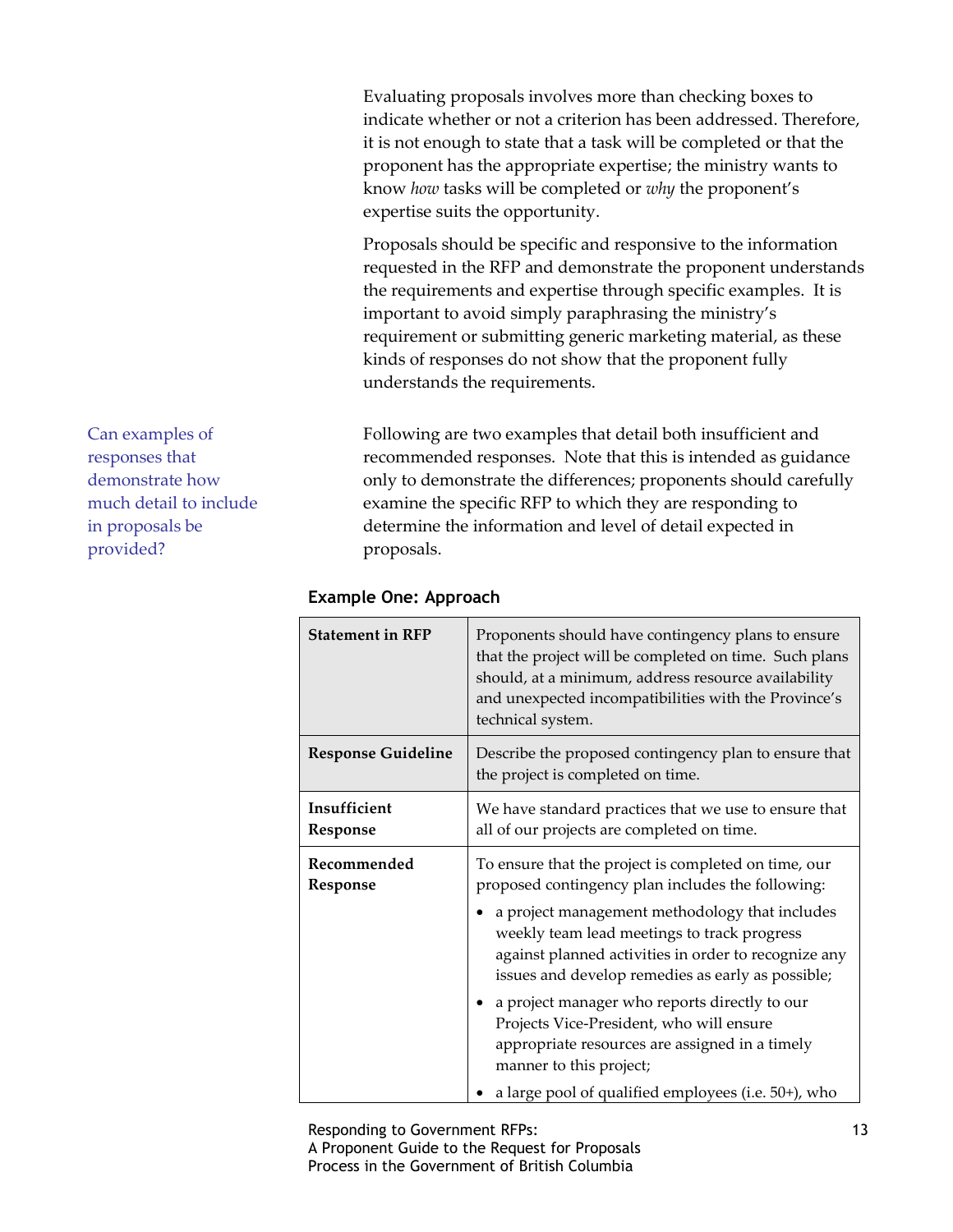|  | can be reassigned from other projects in the event<br>that additional resources are needed;                                                                                                                      |
|--|------------------------------------------------------------------------------------------------------------------------------------------------------------------------------------------------------------------|
|  | networks with 25+ independent qualified<br>consultants who are interested in sub-contracting<br>to us in the event that specific expertise is required<br>that is not available in-house;                        |
|  | an information technology department with<br>employees that are certified and experienced in the<br>applicable operating systems, and who can be<br>pulled into this project at any time to assist as<br>needed; |
|  | a secure network that allows employees complete<br>access to their systems in the event that weather or<br>other issues prevent them from working from our<br>offices;                                           |
|  | immediate notification (within normal business<br>hours) to the ministry of issues found that could<br>impact time, budget or quality, and our planned<br>response; and                                          |
|  | monthly reporting to the ministry on progress<br>made to date, any issues found, and remedies<br>completed for those issues.                                                                                     |

### **Example Two: Experience**

| <b>Statement in RFP</b>   | The proposed project manager should have 3 or more<br>years' experience within the past 7 years (as of the<br>closing date of this RFP) as a lead technical writer.                                                                                                                                                                                                                                                                                                                                                                                                                                                                      |
|---------------------------|------------------------------------------------------------------------------------------------------------------------------------------------------------------------------------------------------------------------------------------------------------------------------------------------------------------------------------------------------------------------------------------------------------------------------------------------------------------------------------------------------------------------------------------------------------------------------------------------------------------------------------------|
| <b>Response Guideline</b> | Describe the proposed project manager's experience<br>and role in technical writing.                                                                                                                                                                                                                                                                                                                                                                                                                                                                                                                                                     |
| Insufficient<br>Response  | The proposed project manager has experience as a<br>lead technical writer.                                                                                                                                                                                                                                                                                                                                                                                                                                                                                                                                                               |
| Recommended<br>Response   | The proposed project manager has been a technical<br>writer for the past twenty-three years, fifteen of which<br>have included leading technical writing teams. She<br>began leading teams while working for the Canadian<br>General Standards Board, and while there, was<br>responsible for providing technical writing training<br>and advice to staff and clients.<br>For the past five years, she has been lecturing on<br>Technical Writing at the University of British<br>Columbia. A list of her recent publications (i.e. those<br>published within three years of the closing date of this<br>RFP) is attached as Appendix D. |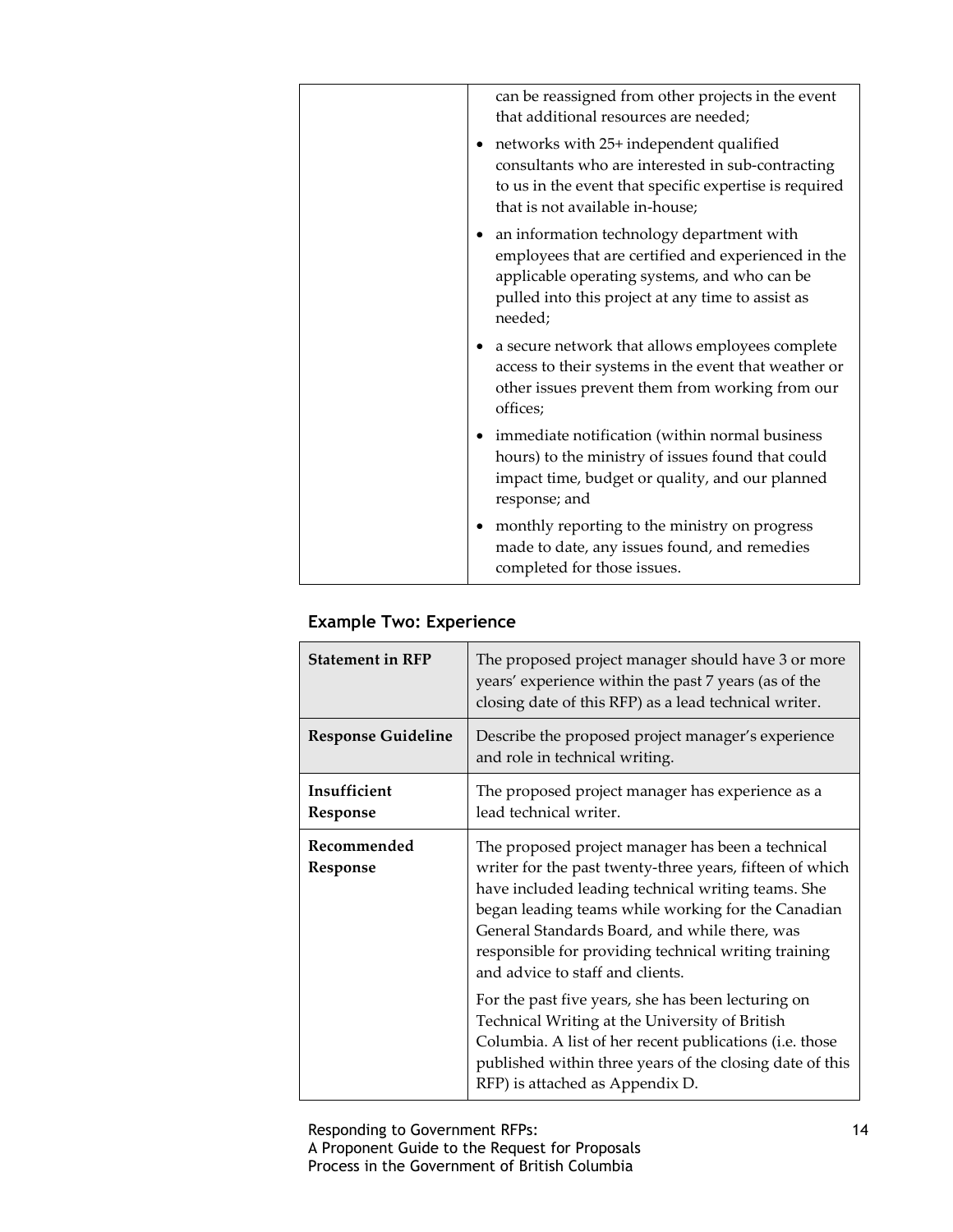| In addition to her lecturing, in the last three years the<br>proposed project manager has completed the<br>following contracts:   |
|-----------------------------------------------------------------------------------------------------------------------------------|
| Co-ordinating the writing and production of both<br>on-line and hard copy user guides in Microsoft<br>Excel Version 6.0.          |
| • Preparing technical documentation for<br>maintenance of Vancouver's SkyTrain.                                                   |
| Editing quality control manuals for three Lower<br>Mainland manufacturers, all of whom<br>subsequently became ISO 9000 certified. |

#### <span id="page-14-0"></span>*5.2.2 Executive Summary*

The executive summary should explain the proposal in simple terms and be no more than two pages long. It should summarize both the anticipated results and the process the proponent intends to follow to achieve these results. The executive summary should contain all the basic elements of the proposal so that anyone not on the evaluation team can read the summary and understand what is being proposed. The summary should be written in plain English and be readily understood by a layperson. In addition, technical details should be avoided in an executive summary unless they are essential to providing an understanding of the proposal.

#### <span id="page-14-1"></span>*5.2.3 Experience with the Ministry*

Yes, if that experience is relevant to the services and expected experience described in the RFP. Each proposal must stand alone and be assessed on its own merit. Proponents are advised to write their proposal as though the evaluators had never heard of them. While evaluators may be familiar with the proponent's past experience with the ministry or reputation generally, during the evaluation process, evaluators will only consider the information included in the proposal.

#### <span id="page-14-2"></span>*5.2.4 Sub-contracting and Joint Proposals*

Please refer to the terms and conditions of the specific RFP document for information as to whether or not subcontracting is acceptable for the particular opportunity. For most RFPs based on the corporate RFP template, sub-contracting is acceptable as

Responding to Government RFPs: 15 A Proponent Guide to the Request for Proposals Process in the Government of British Columbia

What should be included in the executive summary?

If a proponent has contracted with the ministry before, should their proposal describe this experience in detail?

Is sub-contracting acceptable?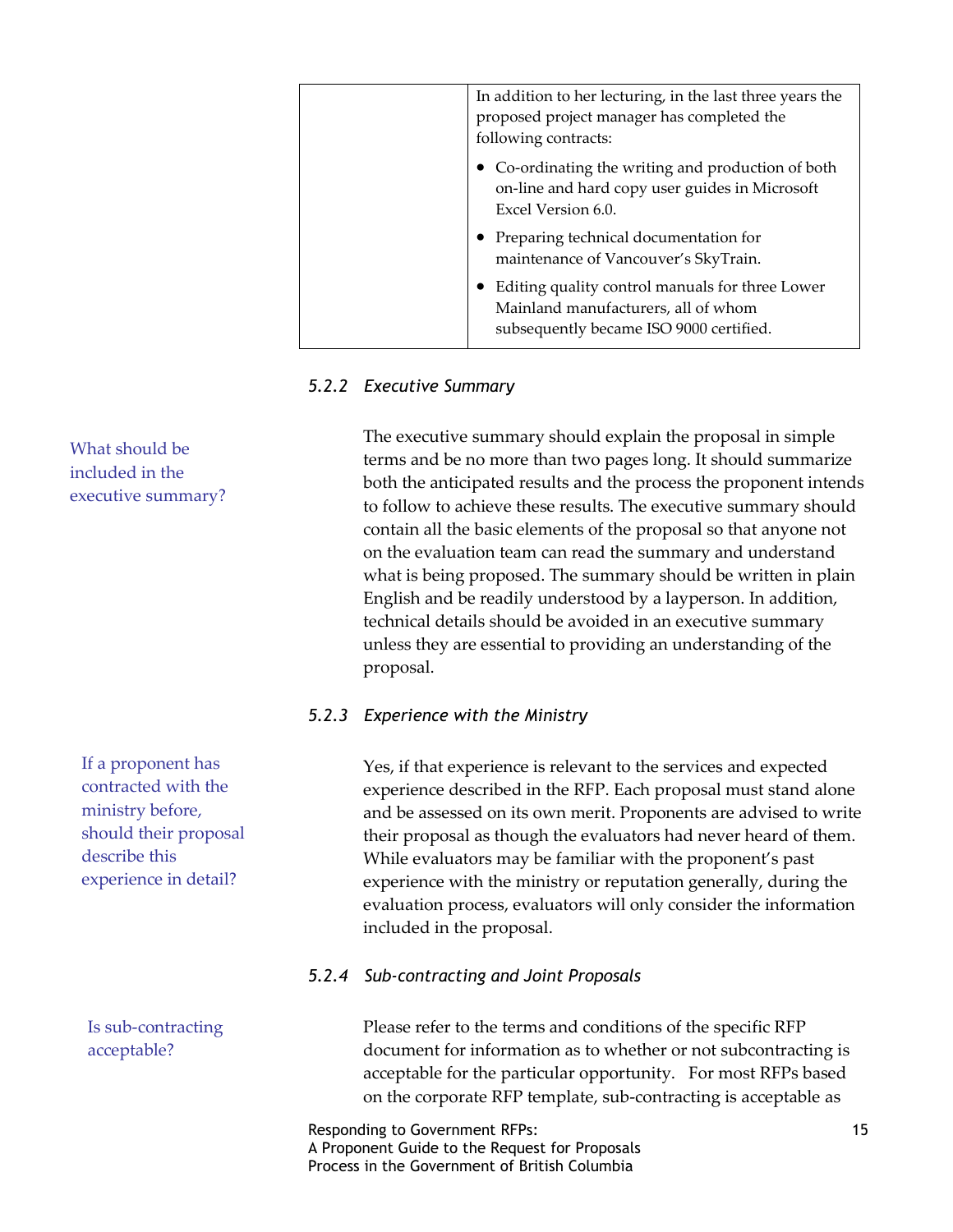long as no potential or perceived conflict of interest is created. The proposal must clearly identify one proponent who will take overall responsibility for the work performed by any subcontractors and that is a legal entity that can enter into the contract with the Province.

The RFP usually asks proponents to identify all sub-contractors and state that the proponent will take responsibility for work performed by the sub-contractor(s) if successful in the RFP process. If a proponent is awarded the contract and later wants to change one of the sub-contractors, approval from the ministry is required.

Most RFPs based on the corporate template will not allow for proposals from joint ventures. However, proponents should review the terms of the specific RFP to which they are responding to confirm what corporate structures will be permitted.

#### <span id="page-15-0"></span>*5.2.5 Résumés*

Sometimes an RFP will specifically request résumés for the project team members be included in the proposal. If résumés are not mentioned, but the experience and skills of the project team are being evaluated, it is recommended that proponents include résumés. The rule of thumb is to ensure that the résumés are relevant to the evaluation criteria. Unless otherwise stated in the RFP, résumés should not exceed three pages.

Yes. To the extent practical, résumés should be tailored to the requirements stated in the RFP, and should highlight skills and experience relevant to the project.

#### <span id="page-15-1"></span>*5.2.6 Budgets and Pricing*

On occasion, the RFP document will describe the project and provide proponents with a budget amount, in effect, saying, "How much of our wish list can you provide for this dollar value?" RFPs using this strategy often include a mandatory budget amount that proposals must not exceed.

If the budget amount is not stated in the RFP, ministries may provide an estimate of the available funds.

Should résumés be included in the proposal?

Can 2 or more

proponents submit a single joint proposal?

Should résumés be customized for each proposal?

Does an RFP usually provide a budget?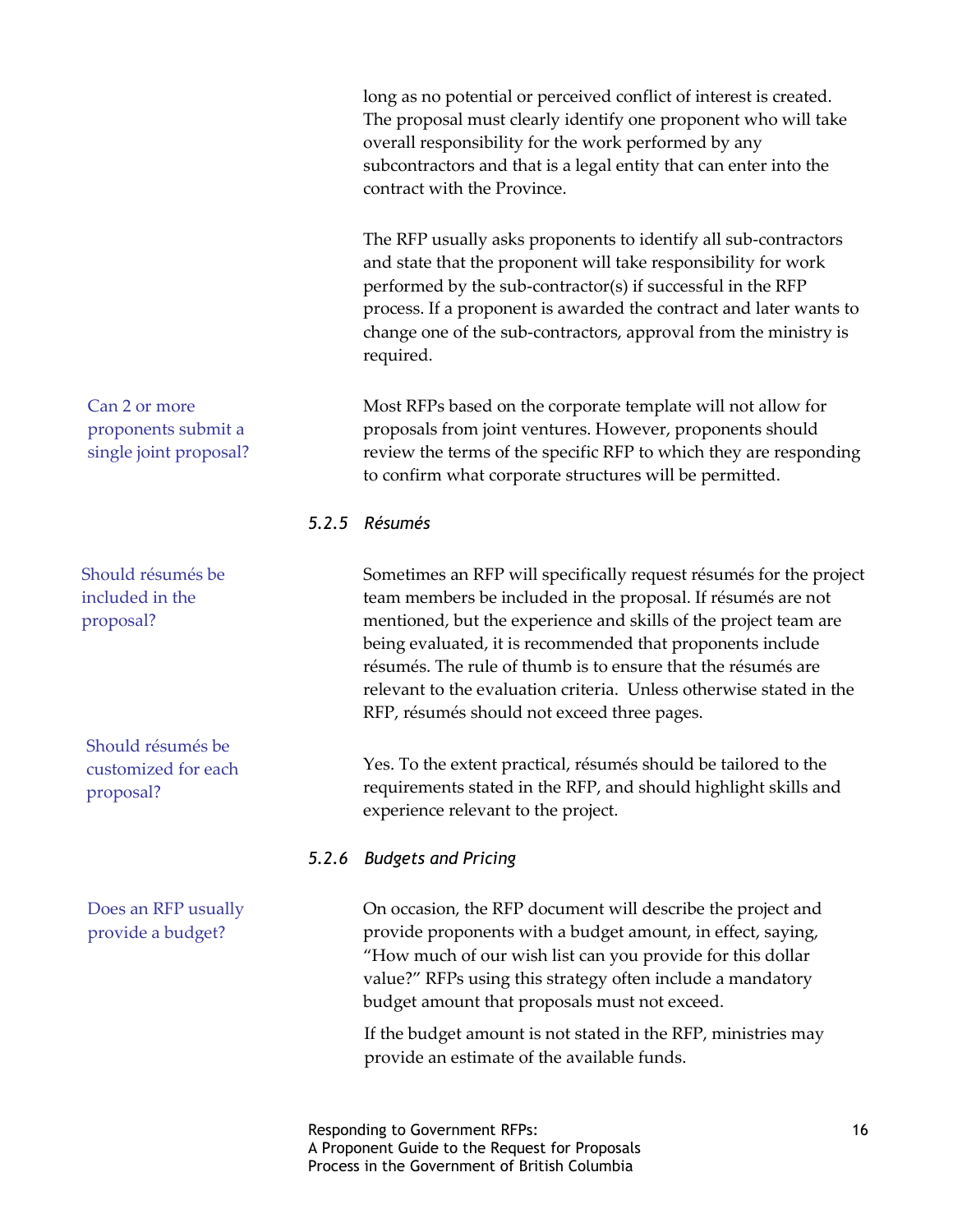If no budget is disclosed and proponents are not clear on the scope of work, proponents should ask for scope clarification from the government contact named in the RFP.

Prices in a proposal are expected to be firm for the duration of the contract, unless the RFP otherwise provides. As price is usually evaluated along with all other aspects of the proposal, proponents should put forward their best price in the proposal.

### <span id="page-16-0"></span>5.3 Proposal Presentation

The RFP will indicate how a proposal should be structured and what components to include.

The following guidance is provided as considerations to complement a proponent's best judgment when preparing responses to a Request for Proposals (RFP). Some RFPs may provide specific instructions on how to structure proposals which differs from this general guidance; in this case, these specific instructions should be followed rather than the advice provided here.

- If submitting the proposal in hard copy, use a binding method that works, even if it is only a staple. The pages should not fall out when the proposal is read.
- Use short paragraphs and leave plenty of white space on each page.
- All attachments or appendices should be pertinent to the proposal. Keep in mind that too much material may detract from important aspects of the proposal.
- When referring to an attachment or appendix, be specific as to where additional information can be found.
- Related topics should be kept together and statements should not be repeated in the proposal (except, perhaps, statements used in the executive summary).
- Avoid cross-references to the extent possible, as it can be difficult for evaluators to evaluate the proposal if they have to frequently jump between sections to get the full picture.
- If colour is used to highlight points, it should be used sparingly for greater impact. Any photographs or drawings used to illustrate a point should be clear and captioned to explain their relevancy.

Should proposals include the best price or will prices be negotiated later with the successful proponent?

How should a proposal be formatted?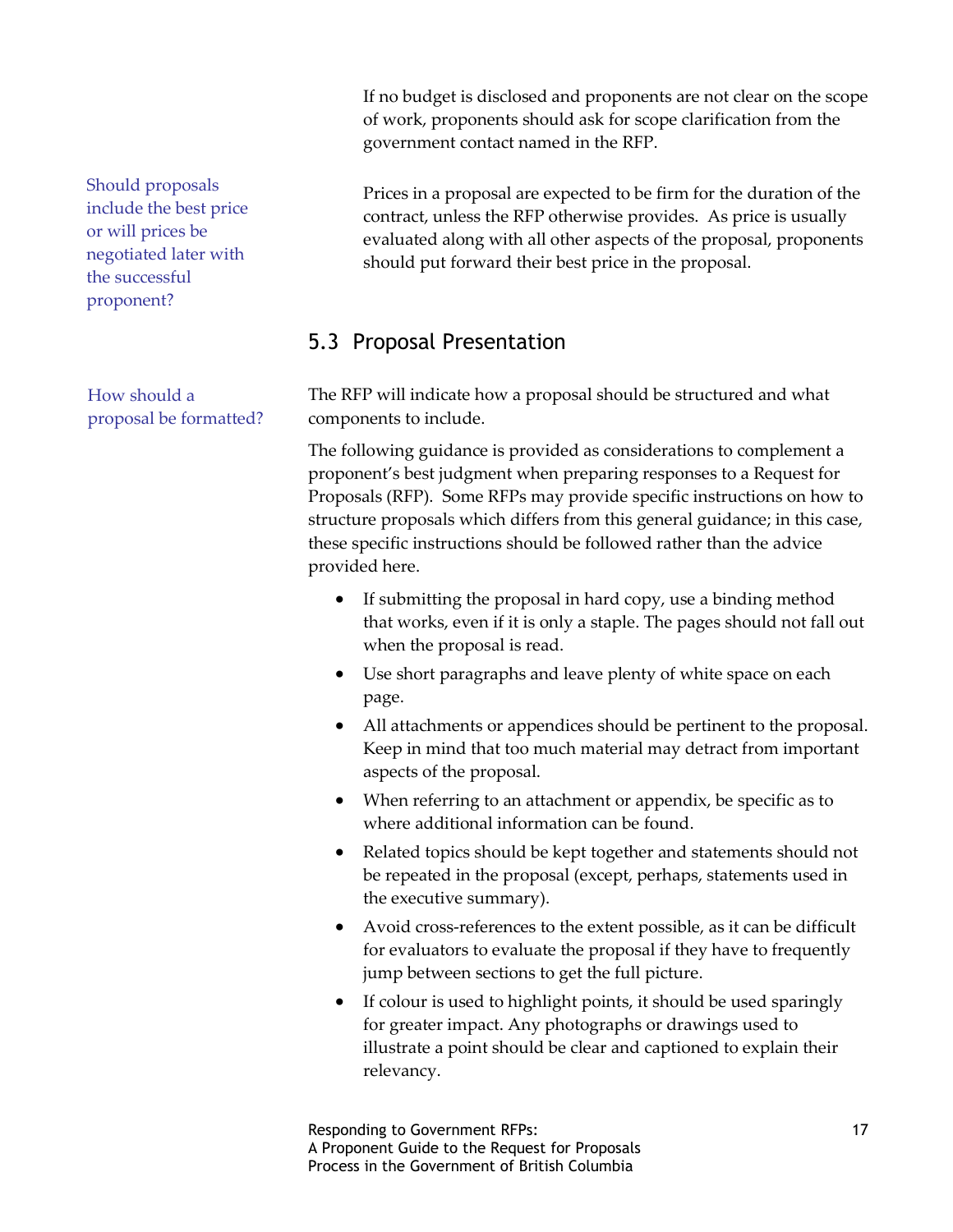<span id="page-17-0"></span>

|                                                                 | Format the proposal in a simple and attractive manner. Limit the<br>number of typefaces used and keep the font sizes consistent<br>throughout the document. Avoid excessive use of formatting<br>options (e.g., bold, italic, and underline).<br>Always number the pages, preferably with one numbering series<br>$\bullet$<br>from the first page to the last page.<br>Make sure each copy of the proposal submitted includes all pages. |    |
|-----------------------------------------------------------------|-------------------------------------------------------------------------------------------------------------------------------------------------------------------------------------------------------------------------------------------------------------------------------------------------------------------------------------------------------------------------------------------------------------------------------------------|----|
| How long should the<br>proposal be?                             | The proposal should provide all of the information requested. Some RFP<br>documents may state a maximum number of pages or words for response<br>sections.                                                                                                                                                                                                                                                                                |    |
|                                                                 | 5.4 Submission Process                                                                                                                                                                                                                                                                                                                                                                                                                    |    |
| If a proponent has two<br>good ideas, can both<br>be submitted? | Yes, unless the RFP specifically states otherwise. However, if a proponent<br>chooses to submit more than one idea, each idea must be submitted as a<br>separate, stand-alone proposal.                                                                                                                                                                                                                                                   |    |
|                                                                 | Remember that all proposals will be evaluated against the benchmarks<br>and requirements identified in the RFP. If submitting more than one<br>proposal, each should be responsive to all benchmarks and requirements<br>in the RFP.                                                                                                                                                                                                      |    |
| How important are the<br>noted closing date and<br>time?        | The closing date and time are extremely important, as the Province's<br>corporate RFP template includes a mandatory requirement that a<br>proposal be submitted before the closing date and time, and proposals<br>received on or after the closing time will not be evaluated. Refer to<br>section 3.2 Mandatory Criteria of this guide for more information.                                                                            |    |
|                                                                 | Proponents should review the language regarding the closing time in the<br>specific RFP.                                                                                                                                                                                                                                                                                                                                                  |    |
| Is it important to sign<br>the proposal?                        | Yes. The corporate RFP template includes a mandatory requirement to<br>either:                                                                                                                                                                                                                                                                                                                                                            |    |
|                                                                 | (1) include a copy of the cover page that is signed by an authorized<br>representative of the Proponent;                                                                                                                                                                                                                                                                                                                                  |    |
|                                                                 | (2) otherwise identify the RFP and the Proponent and include the<br>signature that confirms the Proponent's intent to be bound; or                                                                                                                                                                                                                                                                                                        |    |
|                                                                 | (3) submit the proposal using the e-Bidding key on BC Bid (if<br>applicable).                                                                                                                                                                                                                                                                                                                                                             |    |
|                                                                 | Responding to Government RFPs:<br>A Proponent Guide to the Request for Proposals<br>Process in the Government of British Columbia                                                                                                                                                                                                                                                                                                         | 18 |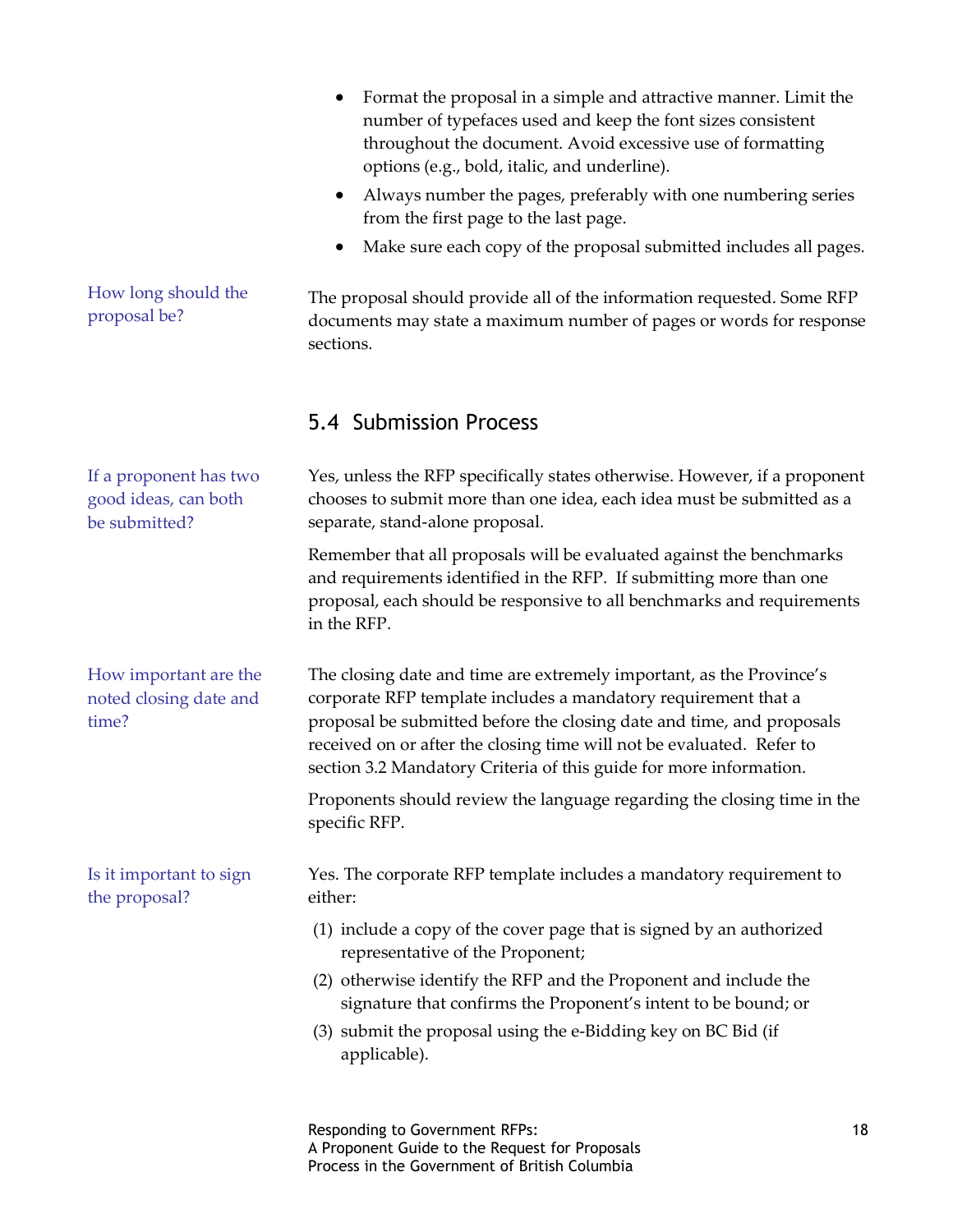|                                                      | The cover page refers to the Confirmation of a Proponent's Intent to be<br>Bound; if not submitting via BC Bid's e-Bidding key, proponents should<br>use this format to ensure that all required information is included.                                                                                                                                                                                                                                                                         |    |
|------------------------------------------------------|---------------------------------------------------------------------------------------------------------------------------------------------------------------------------------------------------------------------------------------------------------------------------------------------------------------------------------------------------------------------------------------------------------------------------------------------------------------------------------------------------|----|
|                                                      | Refer to e-Bid Service Registration or the BC Bid help desk for more<br>information on e-Bidding.                                                                                                                                                                                                                                                                                                                                                                                                 |    |
| Can proposals be<br>submitted<br>electronically?     | The RFP will identify how proposals are to be submitted, which may<br>include hard copy delivery and electronic submissions. Ministries now<br>have two options if they decide to allow electronic submissions of<br>proposals: e-Bidding through BC Bid and emailed submissions. Not all<br>RFPs will allow electronic submissions, and even those that do may not<br>include both options. Refer to the specific RFP document for instructions<br>on the applicable submission requirements.    |    |
| Why isn't email<br>delivery allowed for<br>all RFPs? | Although email is a commonly used form of communication, and some<br>RFPs now allow for email submissions, proponents should be aware that<br>submitting proposals via email can be risky. The corporate RFP template<br>includes a mandatory requirement that proposals be submitted at the<br>closing location before the closing date and time. Emails can be delayed -<br>and sometimes significantly delayed - for numerous reasons which may<br>result in a late or undeliverable proposal. |    |
|                                                      | If considering emailing a proposal for an RFP that expressly allows for<br>emailed submissions, first refer to the Guidelines for Vendors for<br>Submissions via Email to better understand the risks involved.                                                                                                                                                                                                                                                                                   |    |
|                                                      | Unless the RFP expressly allows for e-mailed proposals, any submission<br>that is emailed will be rejected.                                                                                                                                                                                                                                                                                                                                                                                       |    |
| How does e-Bidding<br>work?                          | On selected competitions, proponents may be able to submit a proposal<br>electronically through <b>BC Bid</b> (called an e-Bid). An e-Bid submission is<br>less risky than emailing, as submissions are sent through a secure website<br>(BC Bid) and an email is sent to the proponent confirming that the e-Bid<br>has been successfully received.                                                                                                                                              |    |
|                                                      | In order to submit an e-Bid, proponents must first be registered for this<br>service. The registration process may take more than one business day to<br>complete and costs \$150 per year. If considering e-Bidding for<br>submission of a proposal, be sure to register for e-Bidding well in<br>advance of the closing date and time of the RFP.                                                                                                                                               |    |
|                                                      | Refer to e-Bid Service Registration for more information on e-Bidding.                                                                                                                                                                                                                                                                                                                                                                                                                            |    |
|                                                      | e-Bidding is not the same as submitting proposals by e-mail or fax.                                                                                                                                                                                                                                                                                                                                                                                                                               |    |
|                                                      | Responding to Government RFPs:<br>A Proponent Guide to the Request for Proposals                                                                                                                                                                                                                                                                                                                                                                                                                  | 19 |

Process in the Government of British Columbia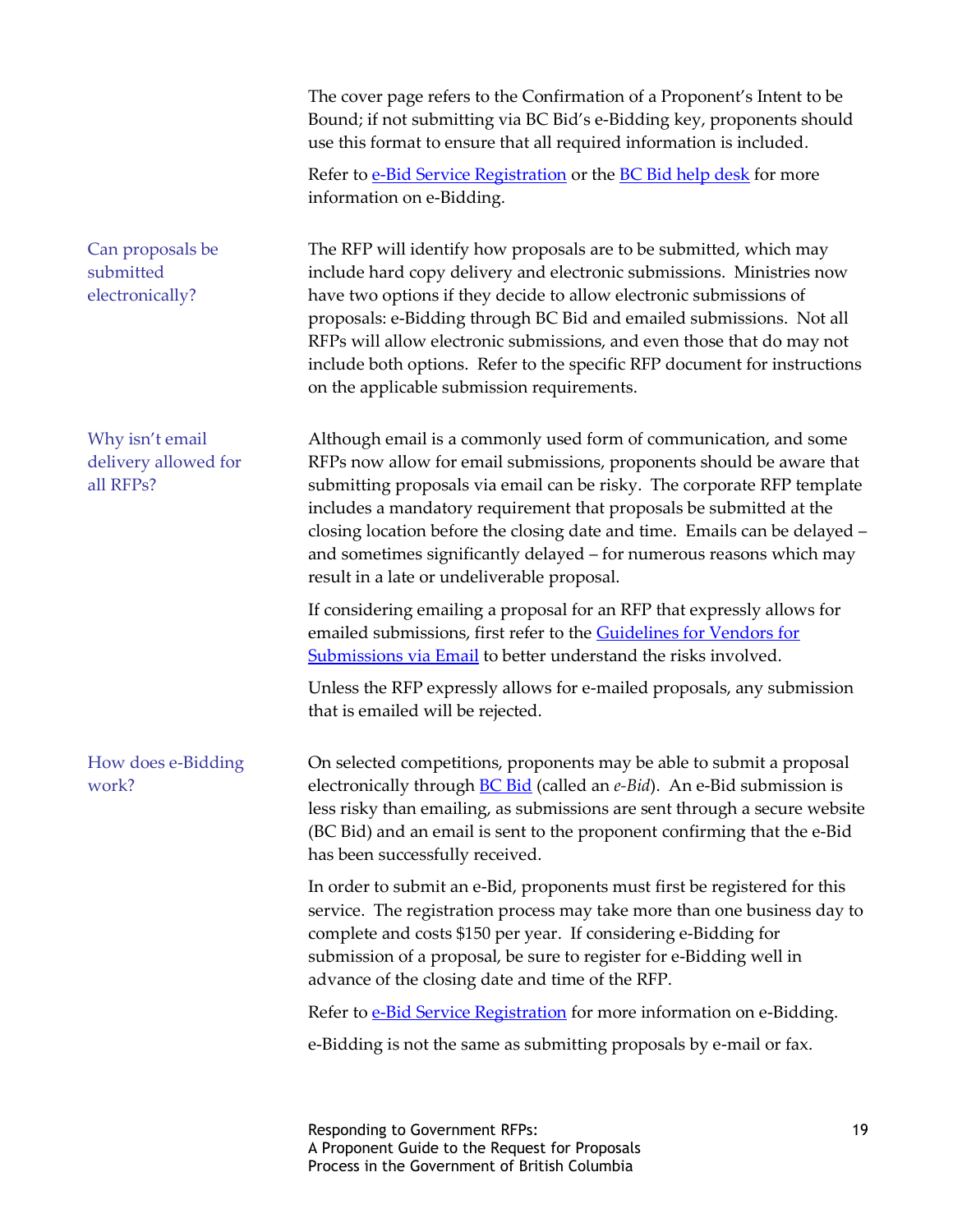<span id="page-19-0"></span>

| Can multiple files be<br>submitted<br>electronically?                                          | Yes, multiple files can be submitted electronically for those RFPs that<br>allow electronic submission (either through e-Bidding or email). If the<br>submission includes multiple electronic files, name each file<br>alphabetically or numerically so that the order of the proposal is clear.<br>Remember that when the files are saved by the evaluators, they will<br>default to an alphabetical or numerical order, regardless of whether this<br>was the proponent's intent. |
|------------------------------------------------------------------------------------------------|-------------------------------------------------------------------------------------------------------------------------------------------------------------------------------------------------------------------------------------------------------------------------------------------------------------------------------------------------------------------------------------------------------------------------------------------------------------------------------------|
|                                                                                                | Usually if electronic submission is permitted, only one copy of the entire<br>proposal is required (either as a single or multiple files).                                                                                                                                                                                                                                                                                                                                          |
| Can proposals be<br>submitted by fax?                                                          | Usually not, as most RFPs explicitly exclude faxed proposals as fax<br>machines are no longer in common use. However, if the RFP does not<br>make reference to faxed proposals, proponents can ask the government<br>contact if faxing is an acceptable delivery method.                                                                                                                                                                                                            |
| Should proposals be<br>submitted in electronic<br>or printed format?                           | All RFPs identify how proposals are to be submitted, and some will give<br>options (e.g. hard copy delivery, e-Bidding, and emailed). Proponents<br>should read the RFP carefully for instructions on how to submit a<br>proposal for the specific opportunity.                                                                                                                                                                                                                     |
|                                                                                                | Unless the RFP states otherwise, ministries usually do not have a<br>preference if more than one submission method is allowed. Options for<br>submissions are intended for the convenience of the proponents.                                                                                                                                                                                                                                                                       |
|                                                                                                | 5.5 Time Commitments                                                                                                                                                                                                                                                                                                                                                                                                                                                                |
| How soon after the<br>closing date will a                                                      | The timing of the award decision is dependent on the time it takes for the<br>Province to evaluate all of the proposals received.                                                                                                                                                                                                                                                                                                                                                   |
| decision be made?                                                                              | All proponents, both successful and unsuccessful, will usually be notified<br>of the outcome within two weeks of the award decision, provided that the<br>ministry has all the necessary approvals to proceed.                                                                                                                                                                                                                                                                      |
| How can work<br>schedules with<br>accurate timelines be<br>proposed when so<br>much depends on | Proponents may need to make certain assumptions in order to develop a<br>work schedule that highlights the various ministry decision points<br>relevant to their proposal. Whenever assumptions are made, the proposal<br>should include a clear explanation of the assumptions and explain how<br>different decisions or circumstances might affect the work schedule.                                                                                                             |
| when the ministry<br>makes decisions?                                                          | However, if the ministry defines when the work must be done (i.e. as a<br>mandatory requirement or a term of the contract), each proposal must<br>clearly illustrate how these timelines will be met.                                                                                                                                                                                                                                                                               |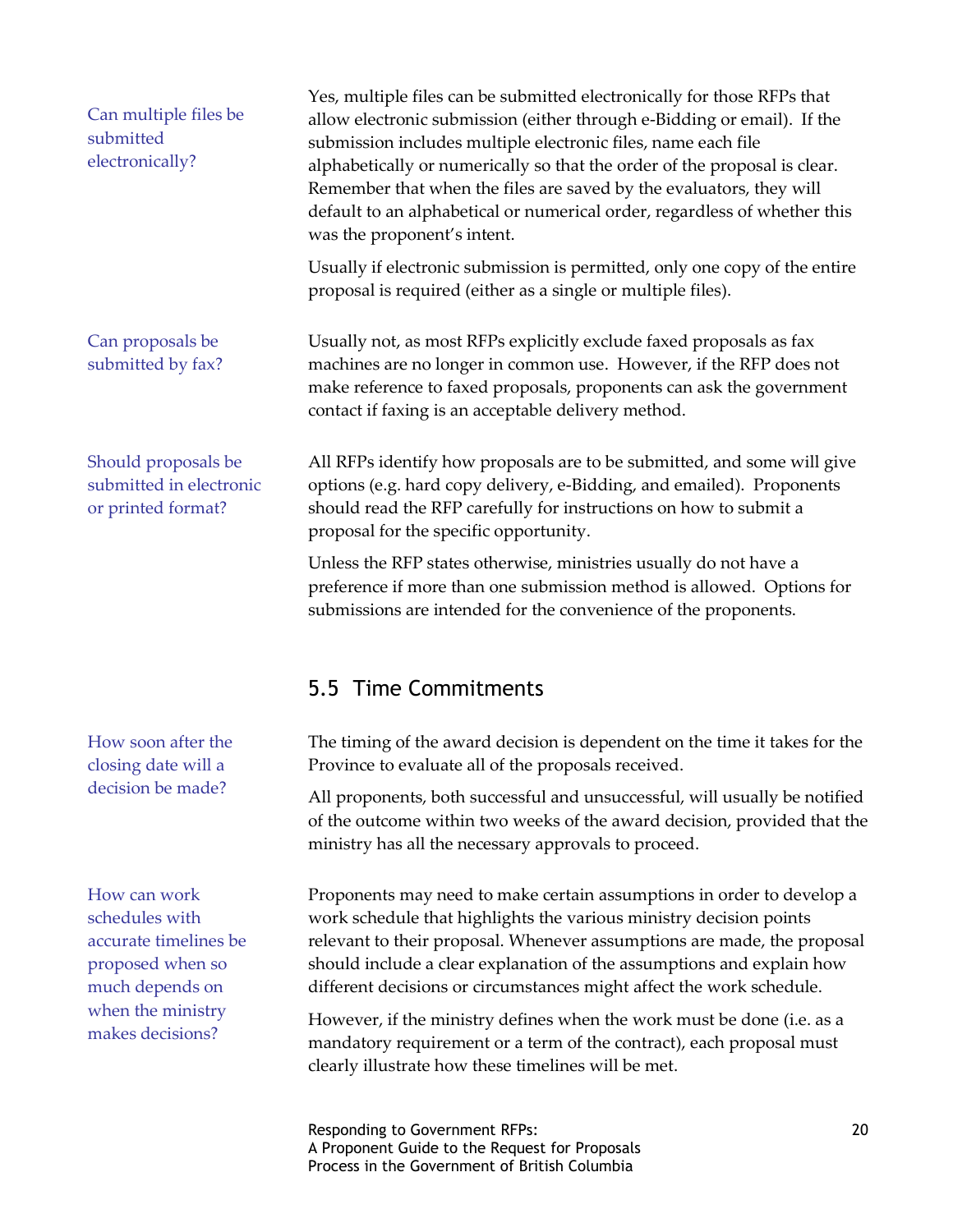### <span id="page-20-0"></span>5.6 Other Helpful Hints

Are there any other tips on how to enhance proposals?

The following points are provided as suggestions to consider when developing proposals in response to an RFP.

- 1. Proposals that contain a lot of gloss or marketing material but little substance or response to the actual requirements cannot expect to score well.
- 2. Follow the format suggested in the RFP, using the same section headings, instructions or Response Guidelines to ensure that all requirements are covered.
- 3. Define any acronyms used and refrain from using technical jargon.
- 4. Clearly state any assumptions that are made in preparing a proposal.
- 5. Ensure the proposal is submitted before the closing date and time.

Each RFP is unique so proponents should carefully read the requirements of the specific RFP. The corporate RFP template does not include a checklist, although some RFPs may include one. Does a proposal checklist exist?

> The following may be helpful guidance for proponents when developing their proposals if a checklist is not provided, but do not rely solely on it as it may not address everything in the RFP. Proponents should carefully read the requirements of the specific RFP when developing their proposals.

- $\Box$  Everyone involved in creating the proposal has read and understood the requirements.
- $\Box$  The proposal addresses everything requested.
- $\Box$  The proposal meets all the mandatory requirements.
- $\Box$  The requested number of copies of the proposal have been made, if applicable.
- $\Box$  An e-Bidding account has been established for the proponent, if applicable.
- $\Box$  The proposal clearly identifies the proponent, the project, and the RFP number.
- The proponent's name and the RFP number appear on the proposal envelope, if applicable.
- $\Box$  The proposal will definitely arrive at the closing location before the closing time stated in the RFP.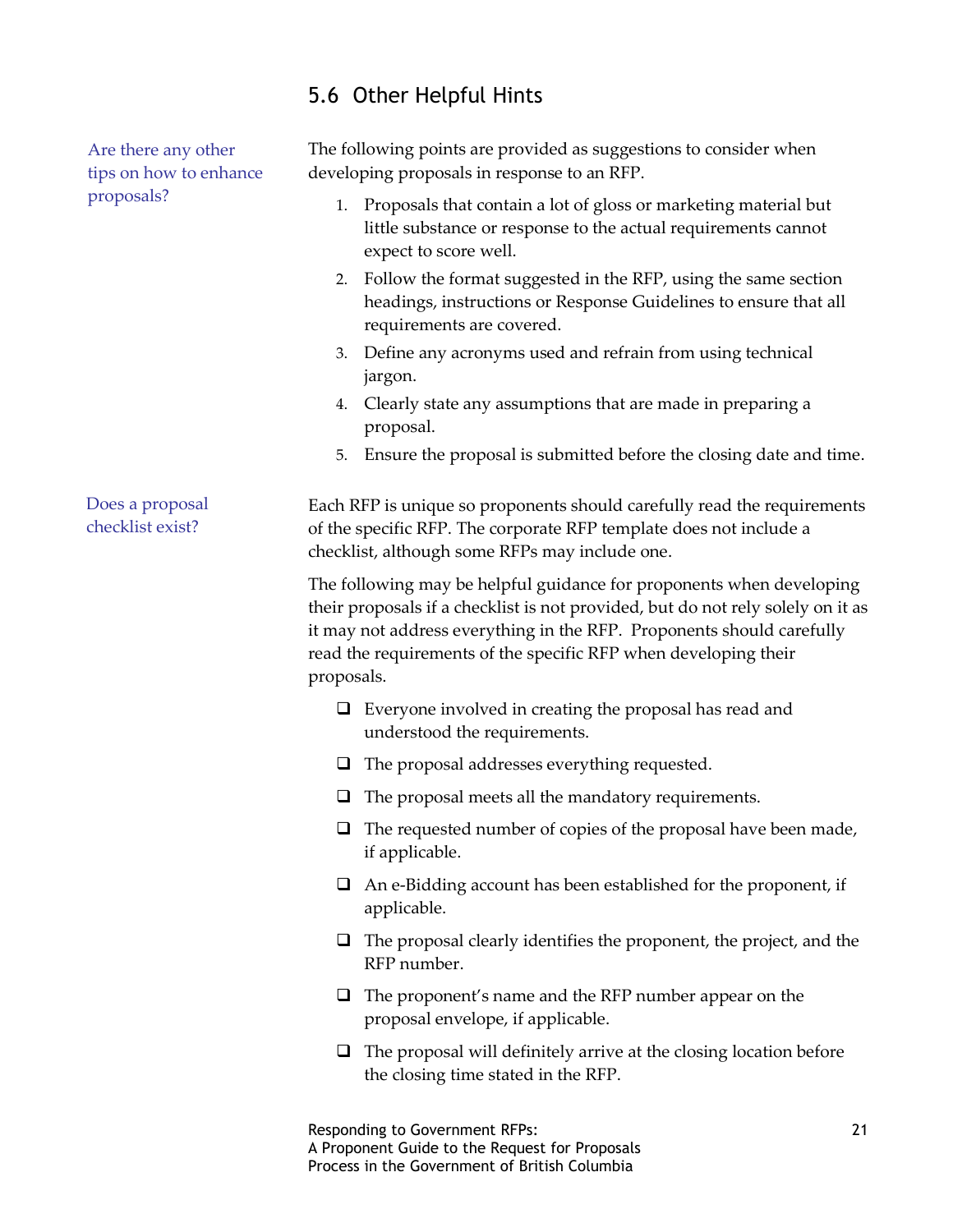- $\Box$  The proposal is being delivered using a method consistent with the terms of the RFP.
- $\Box$  The proposal has been signed in accordance with the instructions provided in the RFP.
- $\Box$  If the proposal is being submitted through BC Bid's e-Bidding functionality, all file attachments have been uploaded and the company e-Bidding key has been entered. If multiple files apply, they have been named alphabetically and/or numerically to ensure the intended order.
- $\Box$  If the proposal is being submitted via e-mail, ample time remains to confirm its receipt and to resubmit if a problem occurs with delivery. If multiple files apply, they have been named alphabetically and/or numerically to ensure the intended order.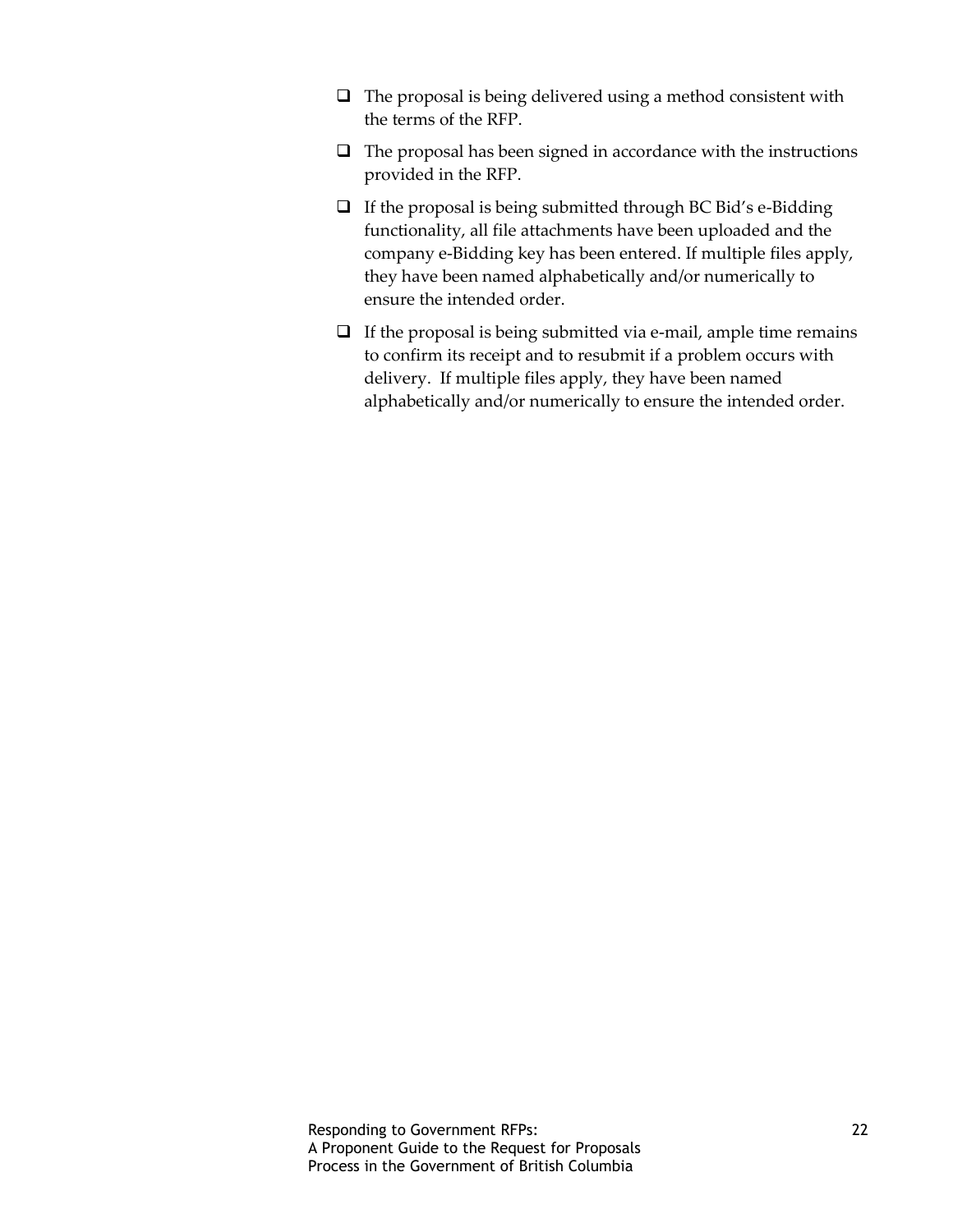## <span id="page-22-0"></span>6 THE PROPONENTS' MEETING

What is a Proponents' Meeting?

A Proponents' Meeting is intended to provide an opportunity for all interested vendors to access the information they need to develop a sound proposal. The meeting provides vendors with an opportunity to ask questions, gather additional information, and express concerns. For example, vendors may:

- seek clarification on anything that is unclear in the Request for Proposals (RFP) document;
- ask whether the service was previously contracted or performed in-house;
- ask about the ministry's anticipated time frame for awarding the contract, as well as the anticipated time frame for completing the project; or
- network with other vendors attending the Proponents' Meeting in order to determine who else is interested in the opportunity, and/or to investigate the possibility of submitting a joint proposal.

The Proponents' Meeting is hosted by government, usually in the place where the work is to be performed. Minutes or a transcript of the meeting are taken and are made available to all interested proponents, including those who were unable to attend the meeting. This information is often shared via an amendment to the RFP posting on **BC Bid**.

More information on Proponent's Meetings can be found under Answering Vendor Questions section of [Strategies to Receive Quality](http://www2.gov.bc.ca/gov/content/governments/services-for-government/bc-bid-resources/how-to-buy-services/procurement-process/pre-award/prepare-solicitation-documents/strategies-to-receive-quality-submissions#answering)  [Submissions.](http://www2.gov.bc.ca/gov/content/governments/services-for-government/bc-bid-resources/how-to-buy-services/procurement-process/pre-award/prepare-solicitation-documents/strategies-to-receive-quality-submissions#answering)

Attendance at a Proponents' Meeting is usually optional. However, where an RFP states that attendance at a Proponents' Meeting is mandatory, proponents must attend or have a representative attend in order for their proposal to receive consideration.

Can proponents ask questions at the Proponents' Meeting without having the competition find out who asked?

Is attendance at a Proponents' Meeting

mandatory?

Proponents are usually offered the opportunity to submit questions in writing in advance of the meeting in order to allow for some anonymity. These questions will be presented and answered at the meeting without identifying the enquirer.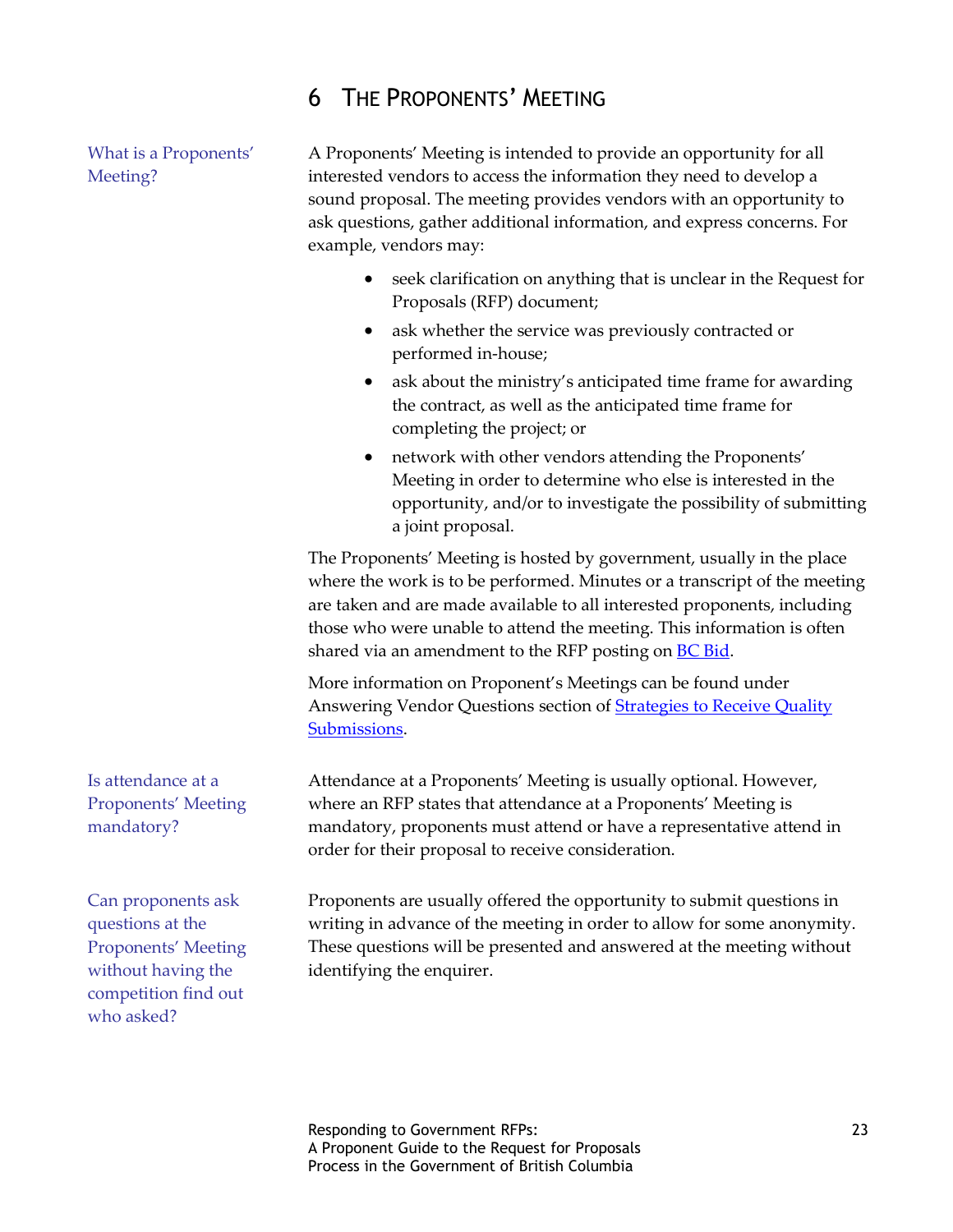# <span id="page-23-0"></span>7 EVALUATION OF PROPOSALS

| How are proposals<br>evaluated?                                                                                         | Information on the Province's evaluation process can be found at <b>Step-by-</b><br><b>Step Guide on How to Evaluate Submissions.</b>                                                                                                    |  |  |
|-------------------------------------------------------------------------------------------------------------------------|------------------------------------------------------------------------------------------------------------------------------------------------------------------------------------------------------------------------------------------|--|--|
|                                                                                                                         | Once a successful proponent is selected, all proponents are notified and a<br>date is set with the successful proponent to commence discussions<br>relating to the contract. Refer to <b>Announcing Results</b> for more<br>information. |  |  |
| What is the evaluation<br>team looking for?                                                                             | Refer to the specific RFP for requirements and criteria.                                                                                                                                                                                 |  |  |
| Will proponents be<br>given the opportunity<br>to make a presentation<br>or demonstration to<br>explain their proposal? | If presentations or demonstrations are planned, the process is generally<br>described in the RFP. Refer to <b>Shortlist Processes</b> for more information.                                                                              |  |  |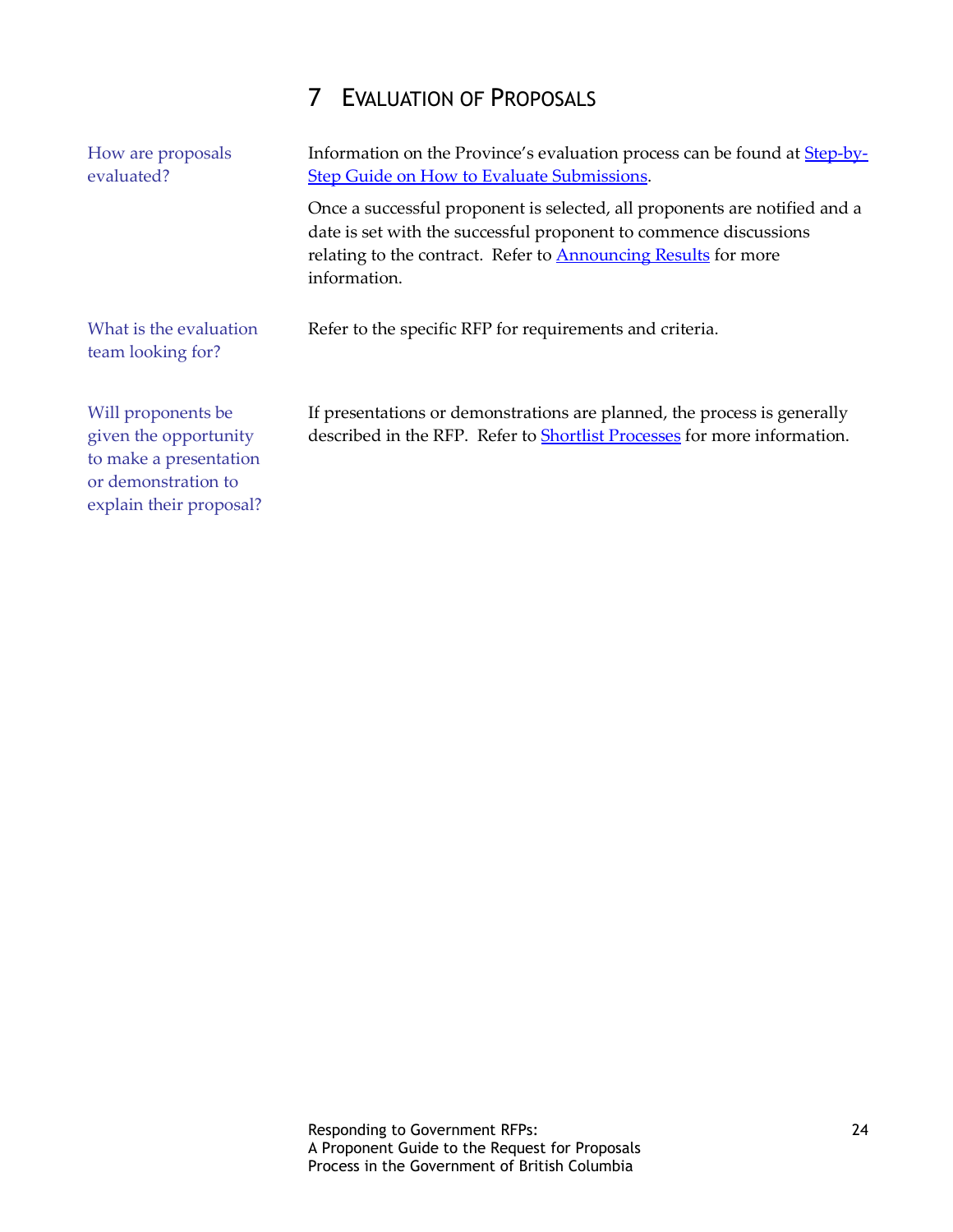# <span id="page-24-0"></span>8 FINALIZATION OF THE CONTRACT

What if the Province and the successful proponent cannot agree on finalization of the contract?

Where can a proponent find out more about contract finalization? For example, can changes be made to the insurance requirements?

Most RFPs include a provision stating that if agreement cannot be reached with the successful proponent within thirty days, the Province reserves the right to stop the contract finalization process and move on, either by attempting to reach an agreement with the proponent who ranked second or by cancelling the RFP process.

Refer to **Contract Finalization** for information.

For additional information on insurance options for a particular RFP, contact the government contact identified in the RFP. Additional information on government's insurance requirements can be found on Schedule D of the [General Services Agreement.](http://www2.gov.bc.ca/gov/content/governments/services-for-government/bc-bid-resources/templates-and-tools/service-contract-templates#gsa)

Refer to [Insurance](http://www2.gov.bc.ca/gov/content/governments/services-for-government/bc-bid-resources/support-services/risk-management/insurance) for more information.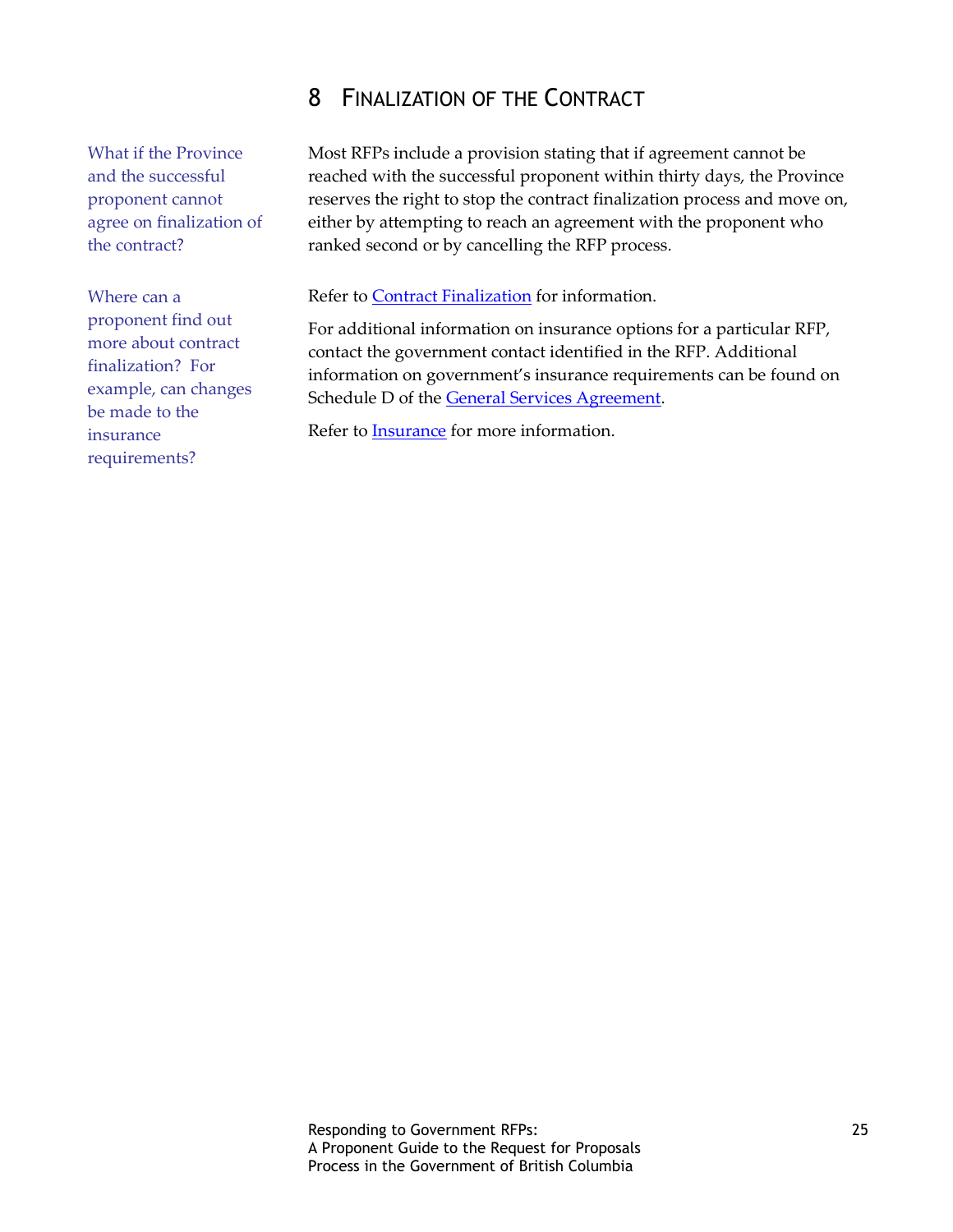# <span id="page-25-0"></span>9 FEEDBACK

| Can proponents get<br>feedback afterwards to<br>find out how to do<br>better next time? | Yes. Refer to <b>Debriefs</b> for more information.                                                                                                                                                                                                                                                                                                                                                                  |
|-----------------------------------------------------------------------------------------|----------------------------------------------------------------------------------------------------------------------------------------------------------------------------------------------------------------------------------------------------------------------------------------------------------------------------------------------------------------------------------------------------------------------|
| What is the purpose of<br>a debrief?                                                    | The debriefing gives a proponent an opportunity to learn about their<br>proposal's strengths and weaknesses. This feedback may identify areas<br>where the proposal could have been stronger and it may identify<br>situations where experience is lacking. Overall, the proponent gains an<br>awareness of actions to take to improve their chances of success on future<br>contract opportunities with government. |
| What information is<br>available to<br>proponents at the end<br>of the process?         | During a debrief, proponents can learn about virtually anything related to<br>the evaluation of their own proposal. Other information is also available,<br>upon request. Refer to the Release of Information &/or Documents<br>Related to Competitive Procurement Opportunities for more information.                                                                                                               |
| How can concerns be<br>raised with the fairness<br>of the process?                      | If a proponent has concerns with the process after a debriefing, they<br>should raise their concerns with the government contact identified in the<br>RFP document.                                                                                                                                                                                                                                                  |
|                                                                                         | Proponents also have the option of initiating a formal vendor complaint<br>about the decision made in the RFP. Vendor complaints are not intended<br>to alter the decision made, but may be useful for the proponent to<br>understand the reasons for the decision and for the Province to improve<br>its future procurement practices. Refer to Vendor Complaints for more<br>information.                          |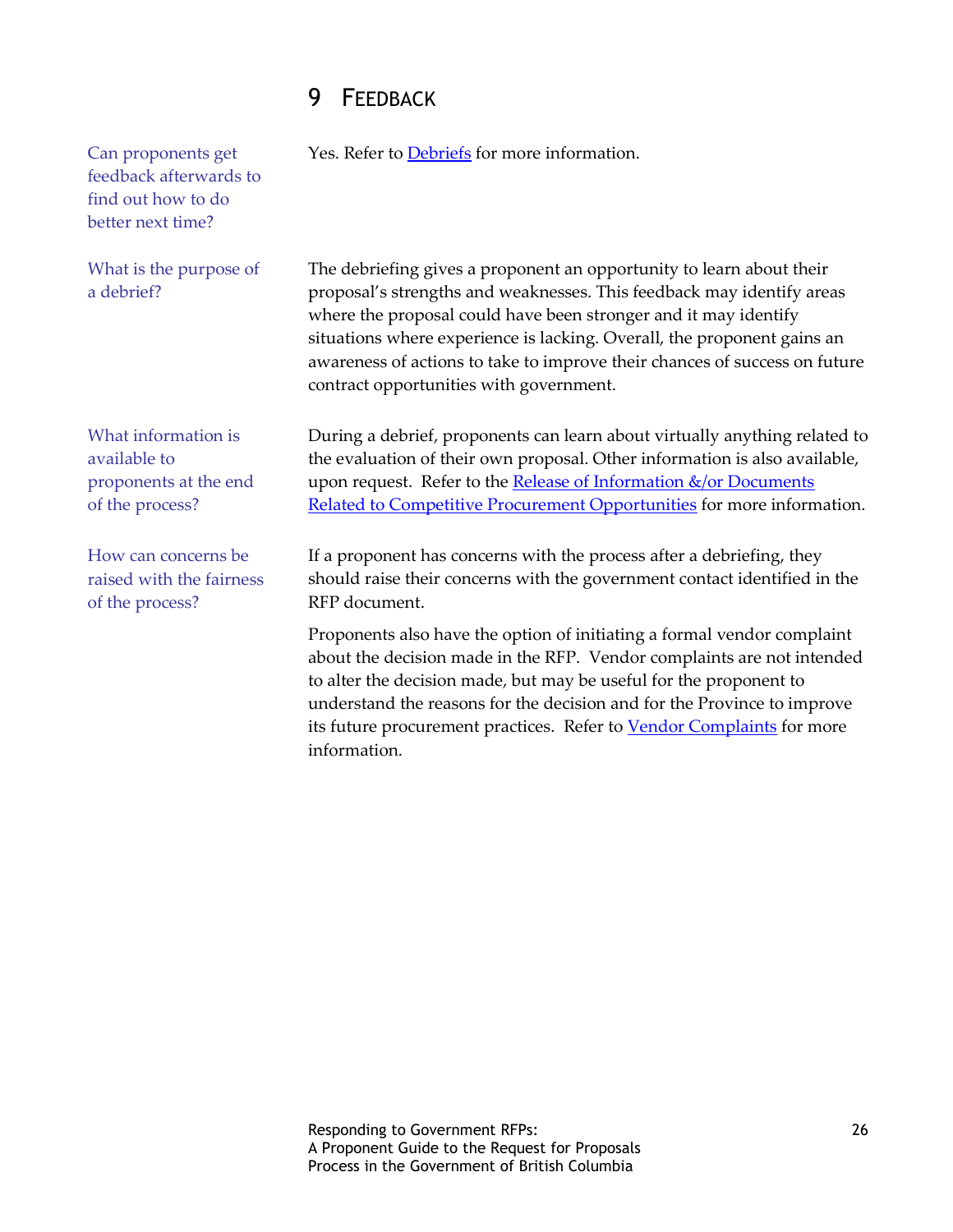# <span id="page-26-0"></span>10 CONTACTS

The Procurement Services Branch is responsible to support government procurement activity, and can be contacted as needed for advice and assistance related to the procurement process generally. The Procurement Governance Office is available to provide advice on the expectations of government procurement policy. The Strategic Business and Procurement Transformation Branch provides guidance on the procurement process, and ensures that corporate tools and templates are updated to meet the needs of users.

For questions specific to a single RFP, contact the named government contact for that RFP.

#### **Procurement Services Branch**

| Phone:   | 250 387-7300 (Victoria)                                                                                                              |
|----------|--------------------------------------------------------------------------------------------------------------------------------------|
| Fax:     | 250 387-7309 (Victoria)                                                                                                              |
| E-mail:  | procurement@gov.bc.ca                                                                                                                |
| Website: | http://www2.gov.bc.ca/gov/content/governments/services-<br>for-government/bc-bid-resources/support-<br>services/procurement-services |

### **Procurement Governance Office, Office of the Comptroller General**

| E-mail:  | procurementgovernance@gov.bc.ca          |
|----------|------------------------------------------|
| Website: | http://www.fin.gov.bc.ca/ocg/pgo/pgo.htm |

#### **Strategic Business and Procurement Transformation Branch**

E-mail: Procurement.Transformation@gov.bc.ca

Website: [http://www2.gov.bc.ca/gov/content/governments/services](http://www2.gov.bc.ca/gov/content/governments/services-for-government/bc-bid-resources/support-services/procurement-transformation)[for-government/bc-bid-resources/support](http://www2.gov.bc.ca/gov/content/governments/services-for-government/bc-bid-resources/support-services/procurement-transformation)[services/procurement-transformation](http://www2.gov.bc.ca/gov/content/governments/services-for-government/bc-bid-resources/support-services/procurement-transformation)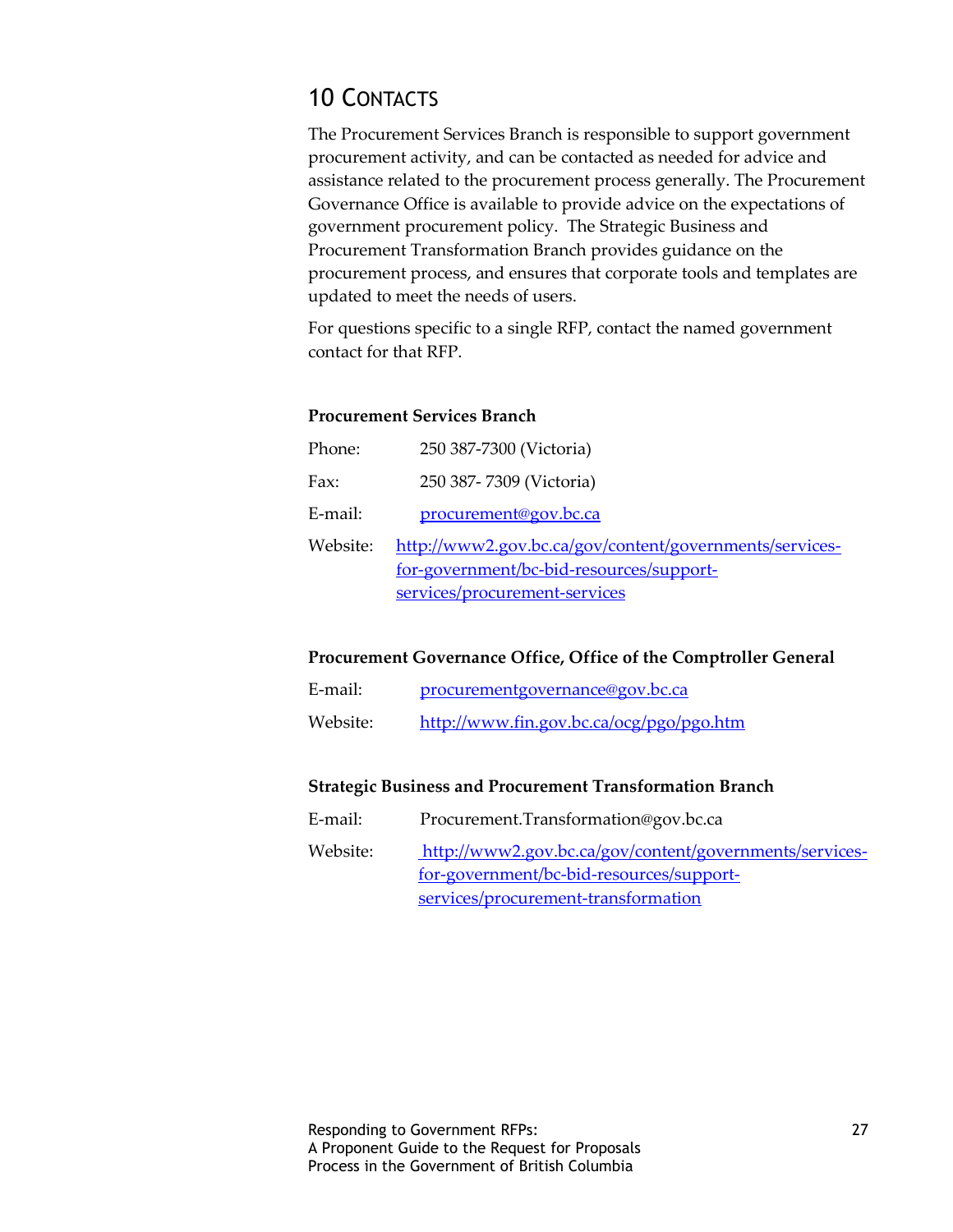# <span id="page-27-0"></span>11 GLOSSARY AND DEFINITIONS

Refer to [Procurement and Contract Management Terminology and](http://www2.gov.bc.ca/gov/content/governments/services-for-government/bc-bid-resources/reference-resources/procurement-definitions)  [Definitions](http://www2.gov.bc.ca/gov/content/governments/services-for-government/bc-bid-resources/reference-resources/procurement-definitions) for definitions of terms used in this guide.